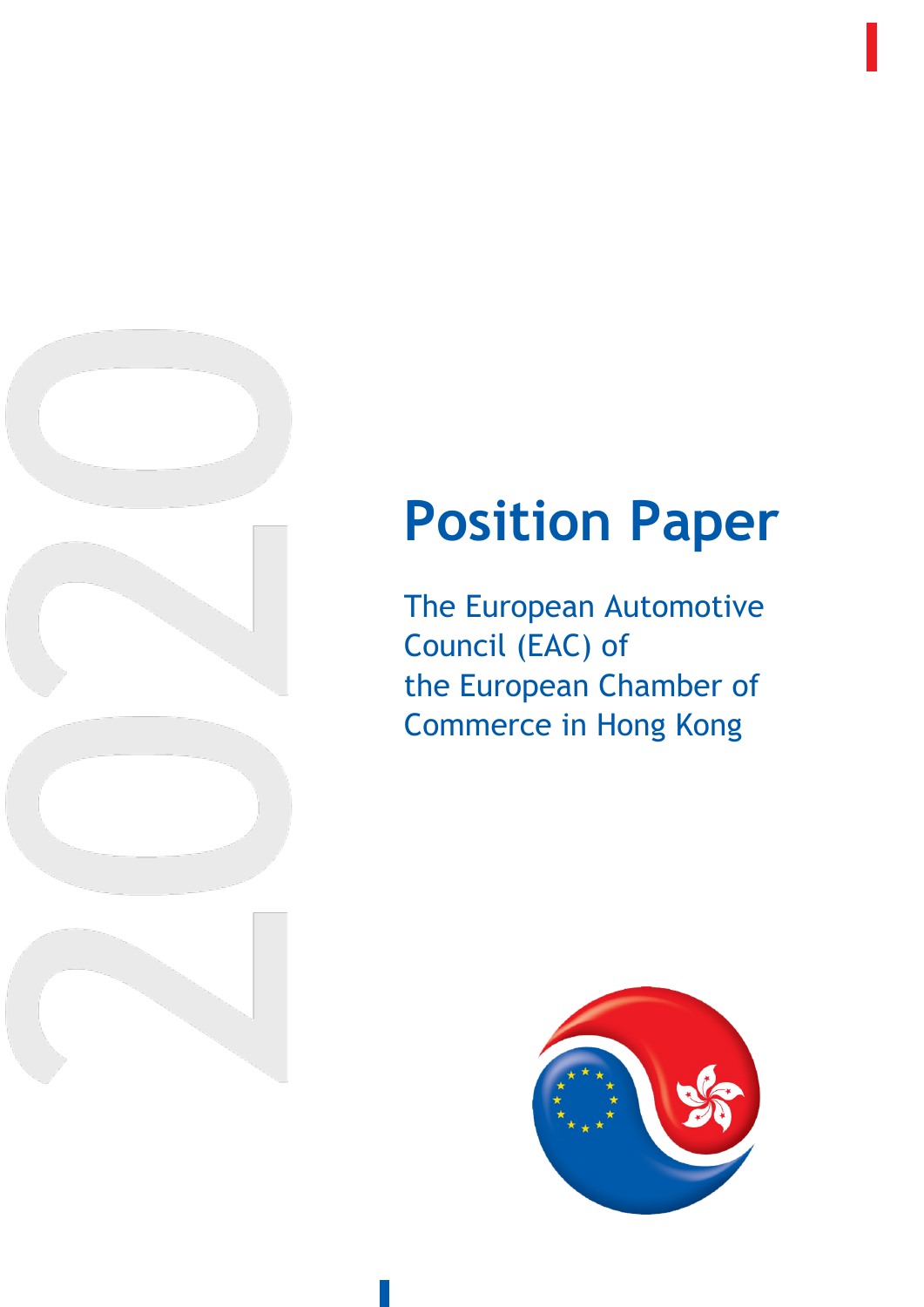The contents of this publication are the sole responsibility of the European Chamber of Commerce in Hong Kong and reflect the Chamber's views only.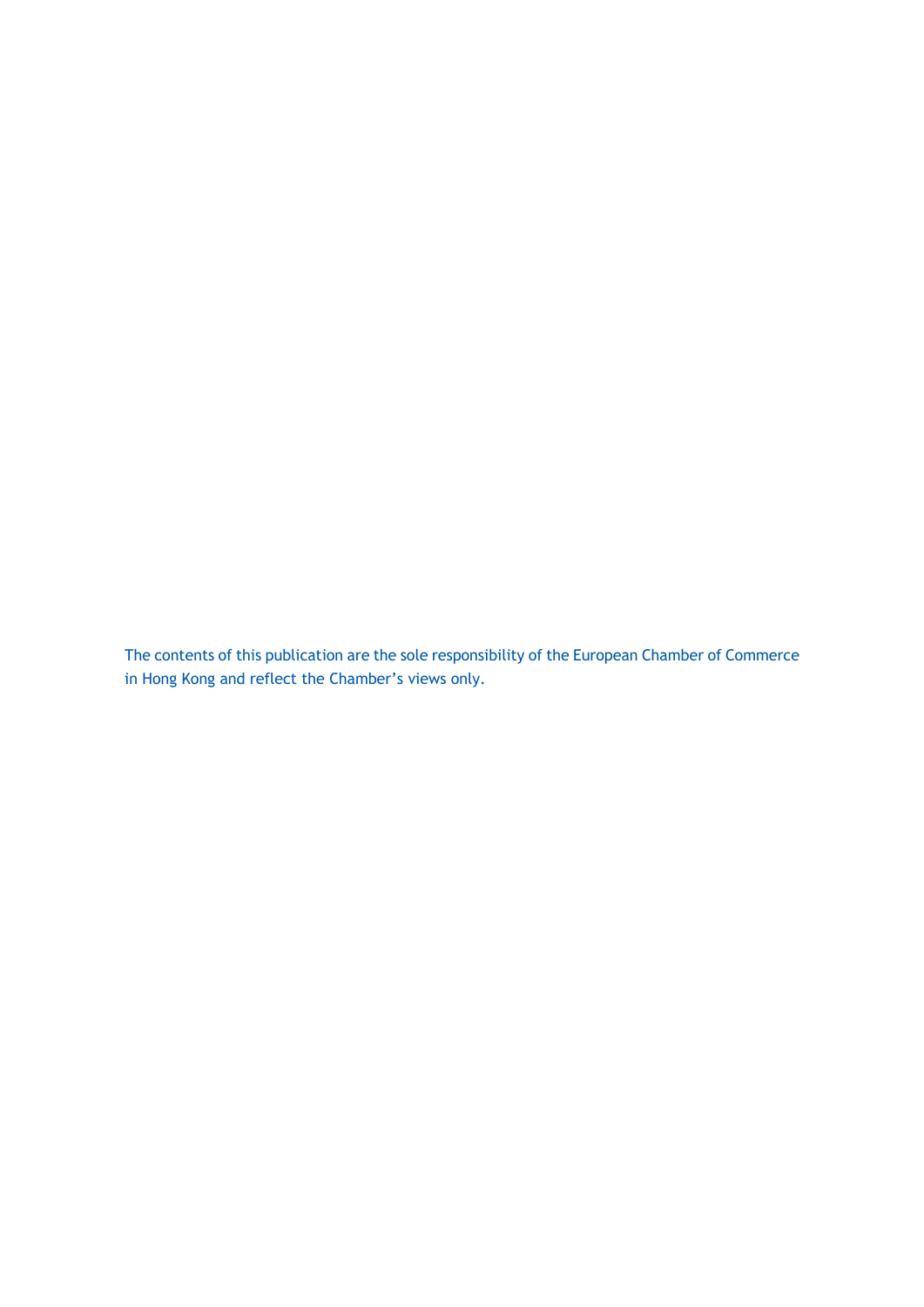### Introduction

The European Automotive Council (EAC) of the European Chamber of Commerce represents the European passenger car and commercial vehicle manufacturers in Hong Kong. The Council aims to bring forward proposals and be a partner to the Government of the Hong Kong Special Administrative Region of the People's Republic of China, (Hong Kong), working together towards a safer, greener, more efficient and more competitive automotive sector. Members of the Council are European vehicle manufacturers, their subsidiaries and/or representative offices.

This Position Paper expresses the common work and views of the members of the EAC and aims to lead to overall improvements in the target areas.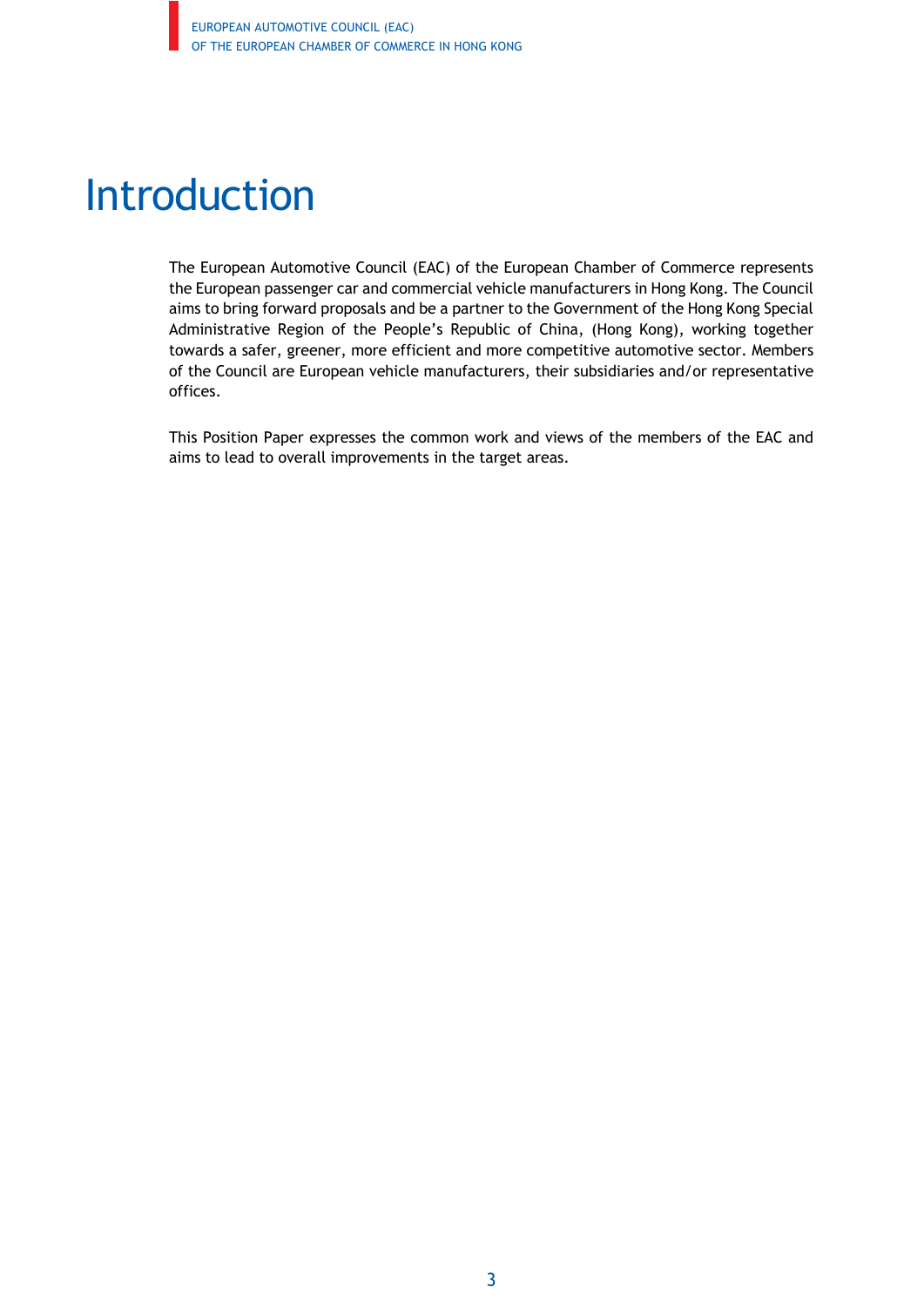## Abbreviations

| <b>ADAS</b>                 | <b>Advanced Driving Assistance Systems</b>                   |  |  |
|-----------------------------|--------------------------------------------------------------|--|--|
| AV                          | <b>Autonomous Vehicles</b>                                   |  |  |
| $C-ITS$                     | Cooperative Intelligent Transport System                     |  |  |
| <b>ECE</b>                  | Economic Commission for Europe of the United Nations         |  |  |
| <b>ELS</b>                  | Earn and Learn Scheme                                        |  |  |
| <b>ETSS</b>                 | <b>Engineering Training Subsidy Scheme</b>                   |  |  |
| <b>EU</b>                   | European Union                                               |  |  |
| EV                          | <b>Electric Vehicle</b>                                      |  |  |
| <b>Hong Kong</b>            | Hong Kong Special Administrative Region of the People's      |  |  |
|                             | Republic of China                                            |  |  |
| <b>ITS</b>                  | Intelligent Transport System                                 |  |  |
| <b>JTISS</b>                | Journey Time Indication Systems                              |  |  |
| <b>Mainland China</b>       | People's Republic of China                                   |  |  |
| <b>PHEV</b>                 | Plug-in hybrid electric vehicle                              |  |  |
| TD                          | <b>Transport Department</b>                                  |  |  |
| <b>PLB</b>                  | <b>Public Light Buses</b>                                    |  |  |
| <b>Policy Address</b>       | The Chief Executive's 2017 Policy Address from the Hong      |  |  |
|                             | Kong Special Administrative Region of the People's Republic  |  |  |
|                             | of China                                                     |  |  |
| <b>Smart City Blueprint</b> | Report of Consultancy Study on Smart City Blueprint for Hong |  |  |
|                             | Kong                                                         |  |  |
| <b>SMPs</b>                 | Speed Map Panels                                             |  |  |
| <b>VPET</b>                 | Vocational and Professional Education Training               |  |  |
| <b>VTC</b>                  | <b>Vocational Training Council</b>                           |  |  |
| V <sub>2</sub> C            | Vehicle-to-car                                               |  |  |
| V2I                         | Vehicle-to-infrastructure                                    |  |  |
| V2X                         | Vehicle-to-everything                                        |  |  |
| <b>WLABs</b>                | <b>Waste Lead-Acid Batteries</b>                             |  |  |
| <b>WLTP</b>                 | World Harmonised Light Vehicle Test Procedure                |  |  |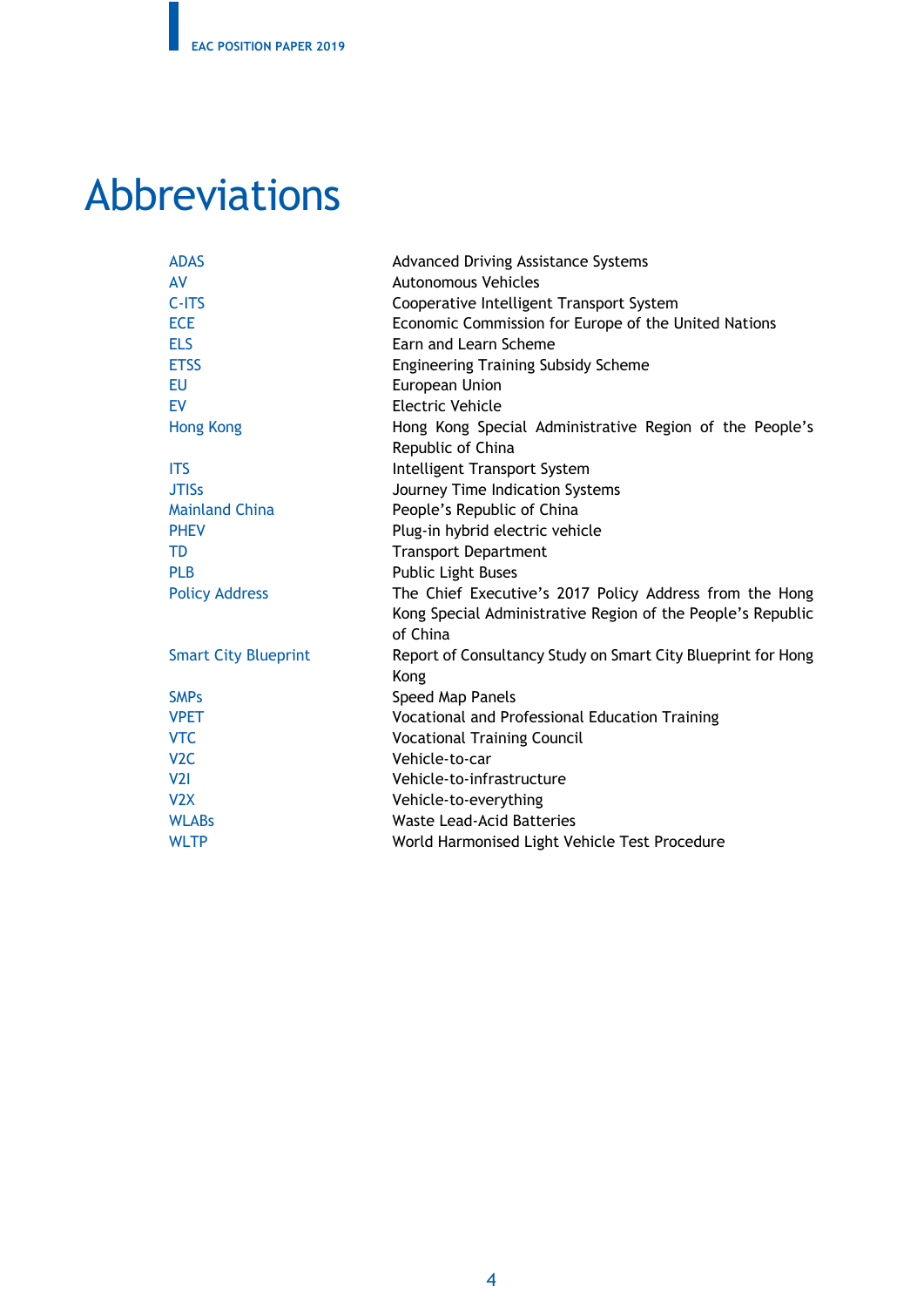## Table of Contents

| 1            |  |
|--------------|--|
| 1.1.         |  |
| 1.2.         |  |
| 1.3.         |  |
| 1.4.         |  |
| 1.5.         |  |
| 1.6.         |  |
| 1.7.         |  |
| $\mathbf{2}$ |  |
| 2.1.         |  |
| 2.2.         |  |
| 3            |  |
| 3.1.         |  |
| 3.2.         |  |
| 3.3.         |  |
| 4            |  |
| 4.1.         |  |
| 4.2.         |  |
| 4.3.         |  |
| 4.4.         |  |
| 4.5.         |  |
| 4.6.         |  |
| 5            |  |
| 5.1.         |  |
| 5.2.         |  |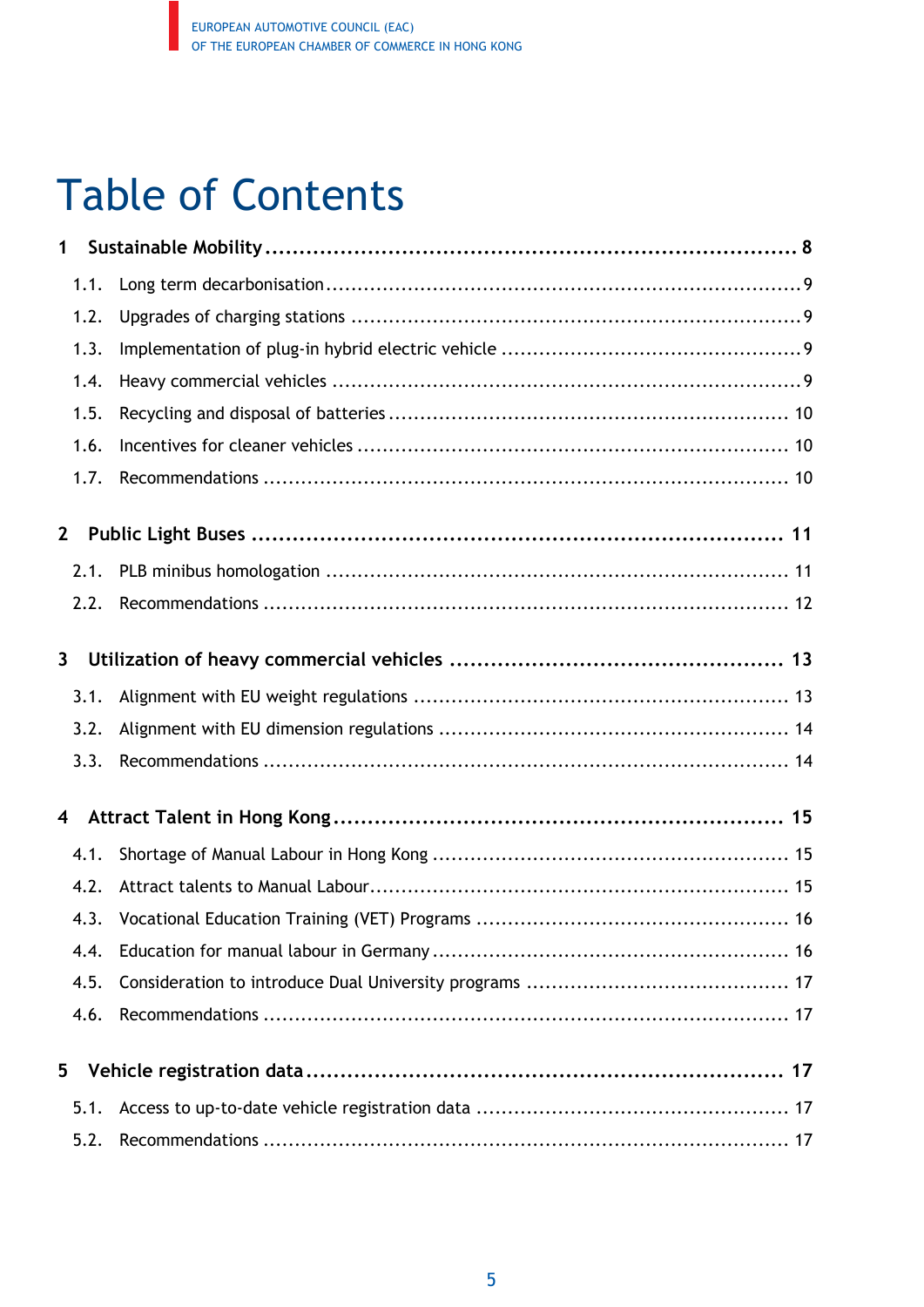|  |  | 6.3. Installation of traffic detectors, Speed Map Panels and Journey Time  19 |  |  |
|--|--|-------------------------------------------------------------------------------|--|--|
|  |  |                                                                               |  |  |
|  |  |                                                                               |  |  |
|  |  |                                                                               |  |  |
|  |  |                                                                               |  |  |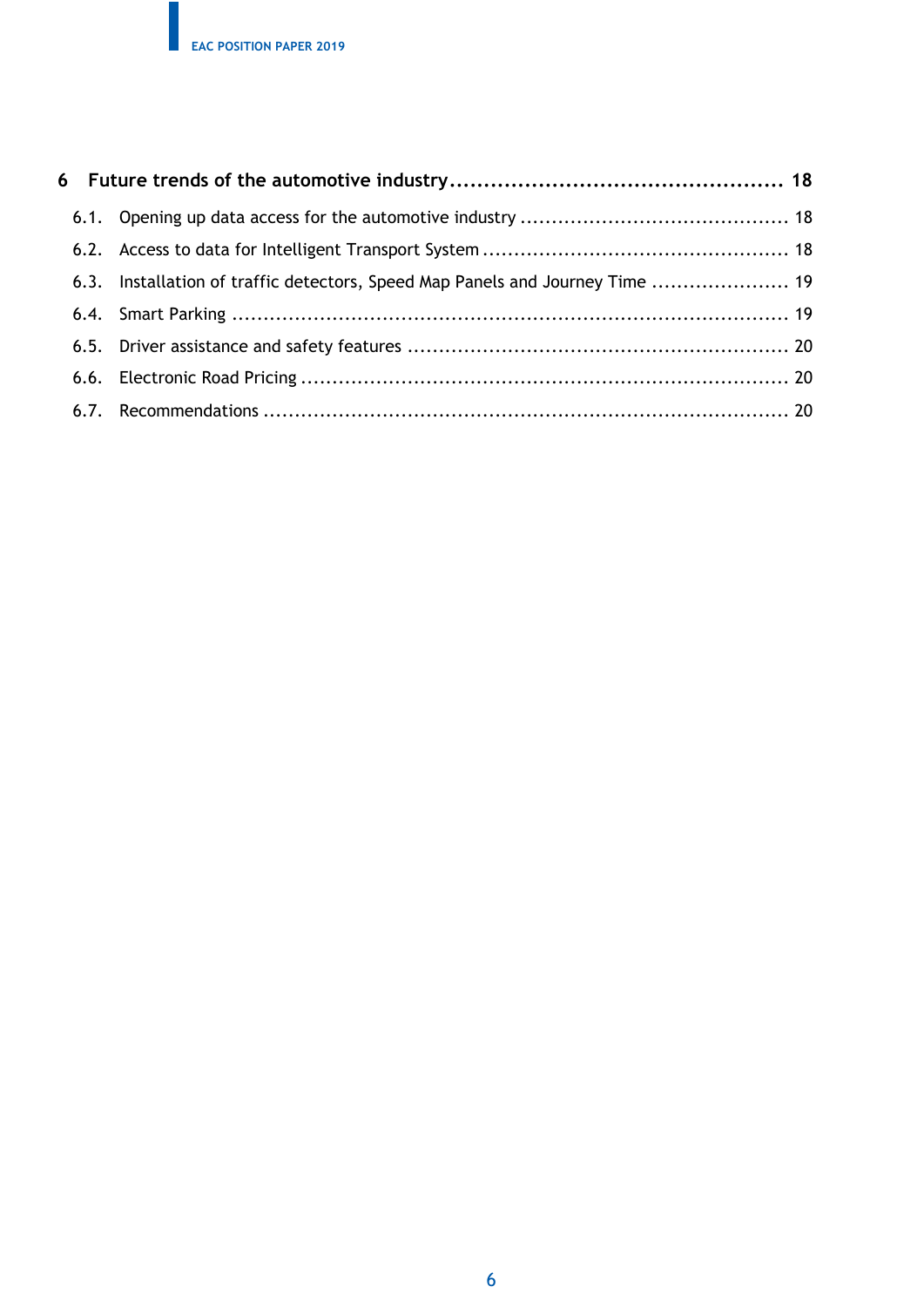## Executive Summary

The European Automotive Council (EAC) would like to submit the following recommendations for the attention of the Government of Hong Kong.

Sustainable mobility plays a key role in supporting Hong Kong's pursuit of cleaner air and carbon emissions reductions – in essence, higher quality of life for its citizens. In this regard, the EAC suggests further measures should be taken. First, as the transition to electric vehicles begins to gather pace, it is essential that the power supply is decarbonised at a much faster pace than is happening today. This process needs to be integrated within a long-term strategy for achieving greater sustainability of the total mobility system. Second, the upgrade of charging stations requires further incentives to enjoy the benefits of off-peak charging. In the meantime, the promotion of plug-in hybrid electric vehicles by utilising relevant incentives, can significantly contribute as a stepping stone towards electro-mobility whilst also addressing the issue of "Range Anxiety". Third, the Government's green agenda should include steps to reduce total emissions of the heavy commercial vehicle fleet through a holistic approach including increased efficiency, encouraging the use of alternative sustainable fuels and, when they become available, electric solutions as well as continuing the very successful scrapping of older vehicles. Fourth, due to the increasing number of electric vehicles (EVs) in Hong Kong, there is a need to improve the waste battery handling. Finally, the EAC strongly encourages the Hong Kong Government to review the parameters for the qualifying standards within its Environmentally Friendly Vehicle Scheme. The European Vehicle Manufacturers under EAC are strongly committed to bring a wide range of electric vehicles to the streets of Hong Kong focusing on passenger vehicles but also commercial vehicles in the years to come.

Public light buses (PLB) represent a category of vehicle in Hong Kong where the EAC can positively contribute. By allowing exemptions to the length restriction for the latest European minibuses complying with the Euro VI standard, the Government could introduce safer and more environmentally friendly minibuses to the Hong Kong PLB market.

The efficient utilization of heavy vehicles is an issue that requires the attention of the Government. Recent trends are for larger numbers of articles being transported with decreasing density and higher volumes. The EAC believes that allowing the circulation of larger trucks while reviewing the weight regulations for those trucks operating at their current legal weight limits will result in a reduction of trucks on the road, a reduction of fuel consumption per tonne.km, less traffic congestion and less air pollution.

Furthermore, the introduction of the latest advanced driver assistance systems (ADAS), is highly encouraged as it will greatly contribute to increased active as well as passive vehicle safety.

The ongoing shortage of manual labour is a clear signal that attracting talent in Hong Kong is a primary need. While the Vocational Education Training (VET) Programs demonstrate the Government's awareness of this issue, the EAC nonetheless suggests to raise the status of these workers, as well as to increase the labour market competitiveness by looking at other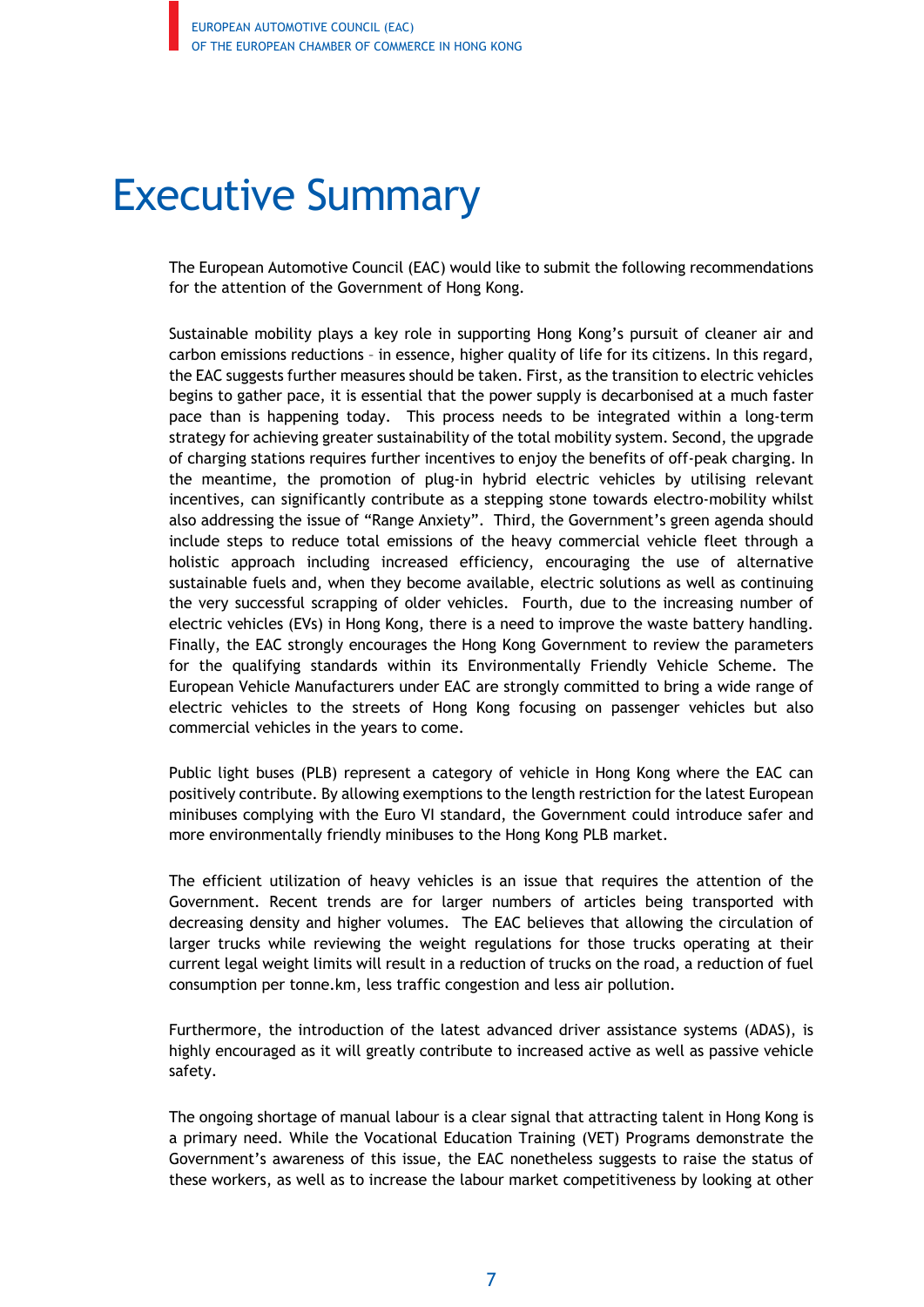national examples (e.g. Mainland China) while adopting best practices from the European vocational education systems (e.g. Germany).

The Hong Kong Transport Department has achieved significant improvements in terms of access to up-to-date vehicle registration data. However, to fully benefit from this service, the EAC suggests some further refinements.

Finally, the EAC would like to draw the attention of the Hong Kong Government to the future trends of the automotive industry. First, opening up data access for the automotive industry is a key step that will not only provide a roadmap to the stakeholders seeking improvement on the future of mobility, but it will offer the opportunity for Hong Kong to be a leader in the connected vehicles market. Second, granting access to data for Intelligent Transport Systems is necessary in order to achieve the possibility to introduce connected vehicles in Hong Kong; real-time traffic information and on-street smart parking meters should be at the top of the agenda. Third, an improved vehicle-to-infrastructure communication by using invehicle displays represents a safe and environmentally friendly solution to improve the current traffic situation as well as to reduce air pollution. Fourth, owners of public car parks must be willing to share their information on parking vacancy with the government. Fifth, in order to provide the legal framework relating to autonomous vehicle pilots in Hong Kong, a review of the Traffic Ordinance (Cap. 374) is of primary importance. Solving these issues will help the government's agenda on making Hong Kong a "smart and liveable city".

## **Sustainable Mobility**

The Hong Kong Environmental Protection Department's efforts to promote electric vehicles (EVs) have been successful, as demonstrated by the significant rise in the number of these vehicles: as at the end of October 2019, there are 13,066 EVs for road use, up from less than 100 in end 2010<sup>1</sup>. Although electric vehicles do emit indirectly - with the carbon intensity of the fuel mix of electricity generation and power station emissions reducing their environmental friendliness – EVs are still strongly promoted by the Hong Kong Government. As affirmed in the Budget Speech 2018-19, the Government has extended the first registration tax (FRT) concessions for EVs until 31 March 2021<sup>2</sup>. Furthermore, the introduction of the "one-for-one replacement" scheme will allow eligible private car owners who buy a new electric private car and scrap an eligible private car to enjoy a higher FRT concession. However, in order to avoid a possible misuse, the EAC recommends reviewing and implementing a mechanism in regard to a minimum holding period of the EV acquired under the respective scheme.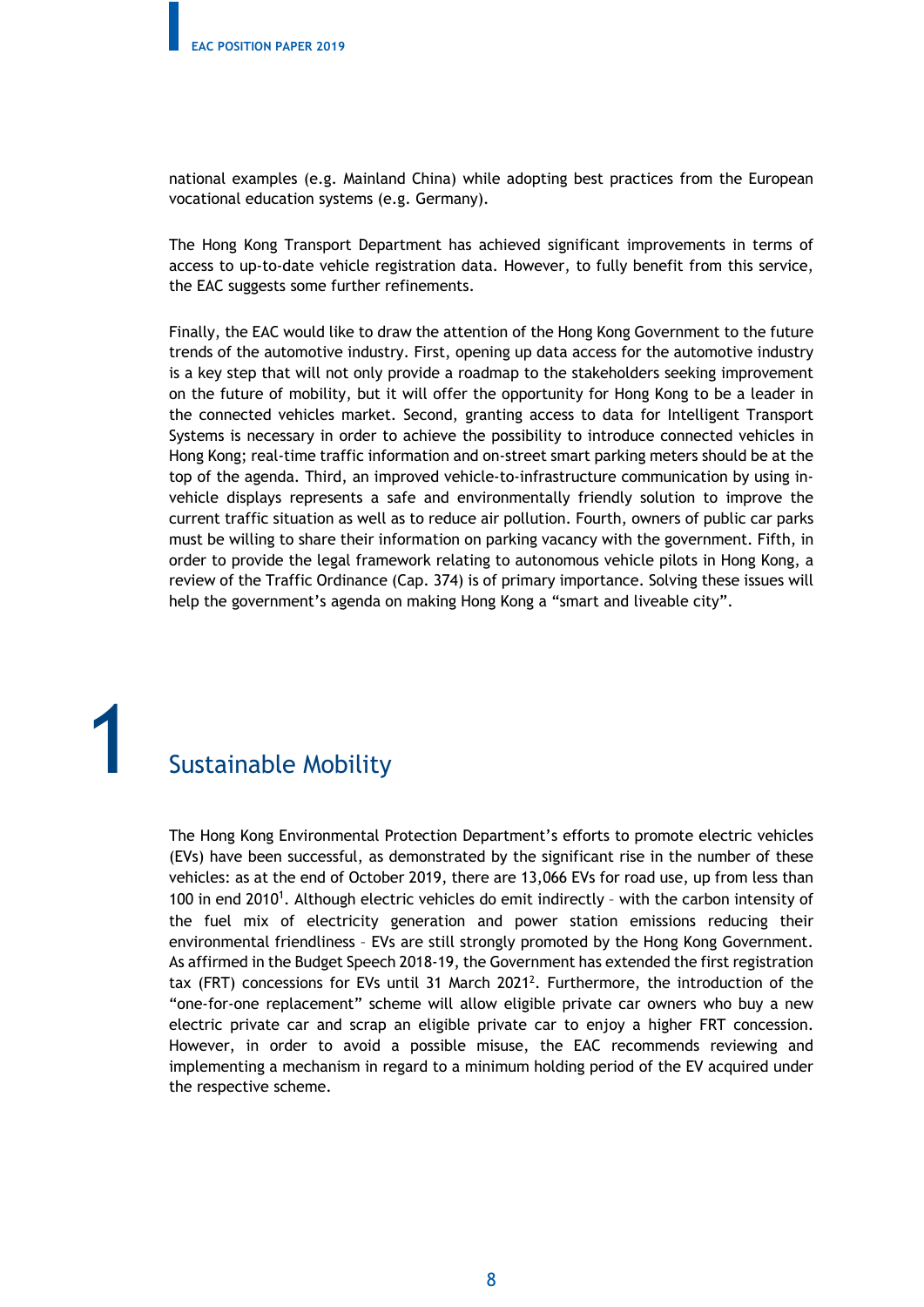#### **1.1. Long term decarbonisation**

While any shift towards electric vehicles will contribute greatly towards improved air quality, a reduction in greenhouse gas emissions will only be of significance if the power generation is able to decarbonise. A plan to move power generation from fossil fuels to renewables therefore needs to be put in place to parallel the transition to electric vehicles.

#### **1.2. Upgrades of charging stations**

As at the end of September 2019, there are 2506 EV chargers for public use including 1006 medium chargers in Hong Kong, covering all 18 districts in various types of buildings<sup>3</sup>. However, they mainly serve as supplementary charging facilities and, for this reason, the EAC encourages further incentives in order to reach a move to home charging and smart meters to gain the benefits of off-peak charging. The EAC welcomes recent commitments of additional funds for improved charging facilities in Hong Kong.

#### **1.3. Implementation of plug-in hybrid electric vehicle**

The plug-in hybrid electric vehicle (PHEV) offers owners without guaranteed access to charging points the confidence the car will be available for use when needed. This is due to its additional conventional powertrain if battery charge is low and external charging is not possible. However, as long as electricity is available for free, or is cheaper than petrol, it is anticipated that PHEV owners will drive on electric power whenever they can. Latest PHEV passenger vehicles enable electric ranges up to 100 km under WLTP conditions, enabling fully electric commuting in an urban environment. PHEVs can therefore accelerate the change to EVs while the charging network is developed and the EAC therefore encourages the EPD to consider incentives to encourage the purchase of PHEVs. The usage of PHEVs within the transition to fully electric vehicles also helps to promote electric mobility and address the concerns mainly around the electric range ("Range Anxiety").

#### **1.4. Heavy commercial vehicles**

While fully electric heavy-duty buses are starting to be seen in cities world-wide, heavy duty electric trucks are still in the development stage. We are in a transition phase and for commercial EVs to become part of the mainstream they are in need of a long-term, government led plan for the transport sector. In the meantime, there are alternative solutions to reduce carbon and other emissions from heavy vehicles, including alternative renewable fuels and hybrid drives. These solutions, however, have not so far been actively explored or encouraged in Hong Kong and the EAC proposes the Hong Kong Government to include such solutions in a road map towards a sustainable transport system.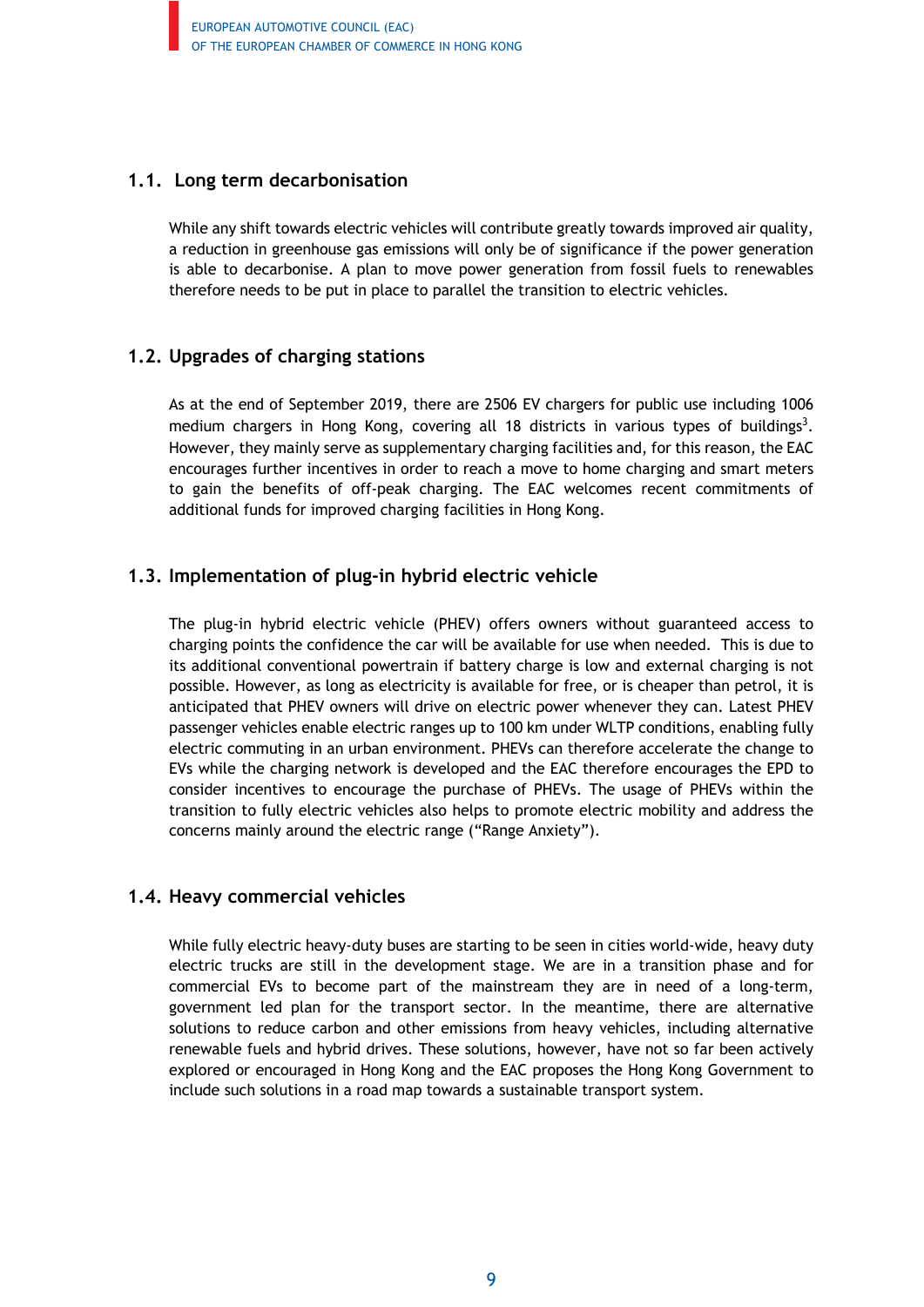#### **1.5. Recycling and disposal of batteries**

Waste Lead-Acid Batteries (WLABs) are classified as chemical waste and they are controlled under the Waste Disposal Ordinance (cap. 354) (WDO) and its subsidiary Waste Disposal (Chemical Waste) (General) Regulation (CWR). Hence, WLABs must be collected by licensed chemical waste collectors for delivery to licensed chemical waste treatment facilities for disposal. Currently, there are 4 licensed collectors of waste batteries from electric vehicles in Hong Kong<sup>4</sup>. Due to the increasing amount of EVs in Hong Kong, there will also be a significant increase in the need for waste battery handling, including the handling of different types of battery<sup>5</sup>.

#### **1.6. Incentives for cleaner vehicles**

The Environmentally Friendly Vehicle (EFV) Scheme introduced by the Government is intended to encourage vehicle purchasers to buy vehicles of outstanding environmental performance. While the intention is good, the criteria applied to receive any incentive must achieve the objective while being fair to all suppliers. The EFV Scheme has worked well when the compliance standards applied within this Scheme have been based on recognized international standards, for example by encouraging the purchase of Euro VI vehicles before that standard become mandatory. However, it is not considered to be acceptable to create a local standard that does not truly reflect the environmental performance when the vehicles are in operation. Furthermore, the lead-times for announcing changes to the EFV Scheme have been very short in an industry that has lead times of several months and even years.

The latest Euro VI vehicles have, in any case, close to zero roadside emissions. Most of the pollution from vehicles is coming from pre Euro VI vehicles, so the introduction of a scrapping scheme to get older vehicles off the road was an excellent step taken by the Government. Considering the disproportionate impact of commercial vehicles on local air quality this is by far the most impactful short-term action that can be taken in Hong Kong to improve urban quality of life. The EAC therefore strongly supports the Government investing in scrapping older vehicles as well as incentivising the purchase of lower emission vehicles when suitable international standards can be applied, or if other methods can be found that more accurately and fairly compare the emissions of vehicles in operation.

#### **1.7. Recommendations**

The EAC would like to propose the following recommendations for the consideration of the Hong Kong Government:

• If the Hong Kong Government continues to support a policy encouraging the use of electric vehicles, then the purchase of plug-in hybrid electric vehicles (PHEVs) should also be encouraged as an accelerator towards electric mobility. Incentives given by the Environmentfriendly Vehicle Scheme to purchase EVs should be extended to PHEVs.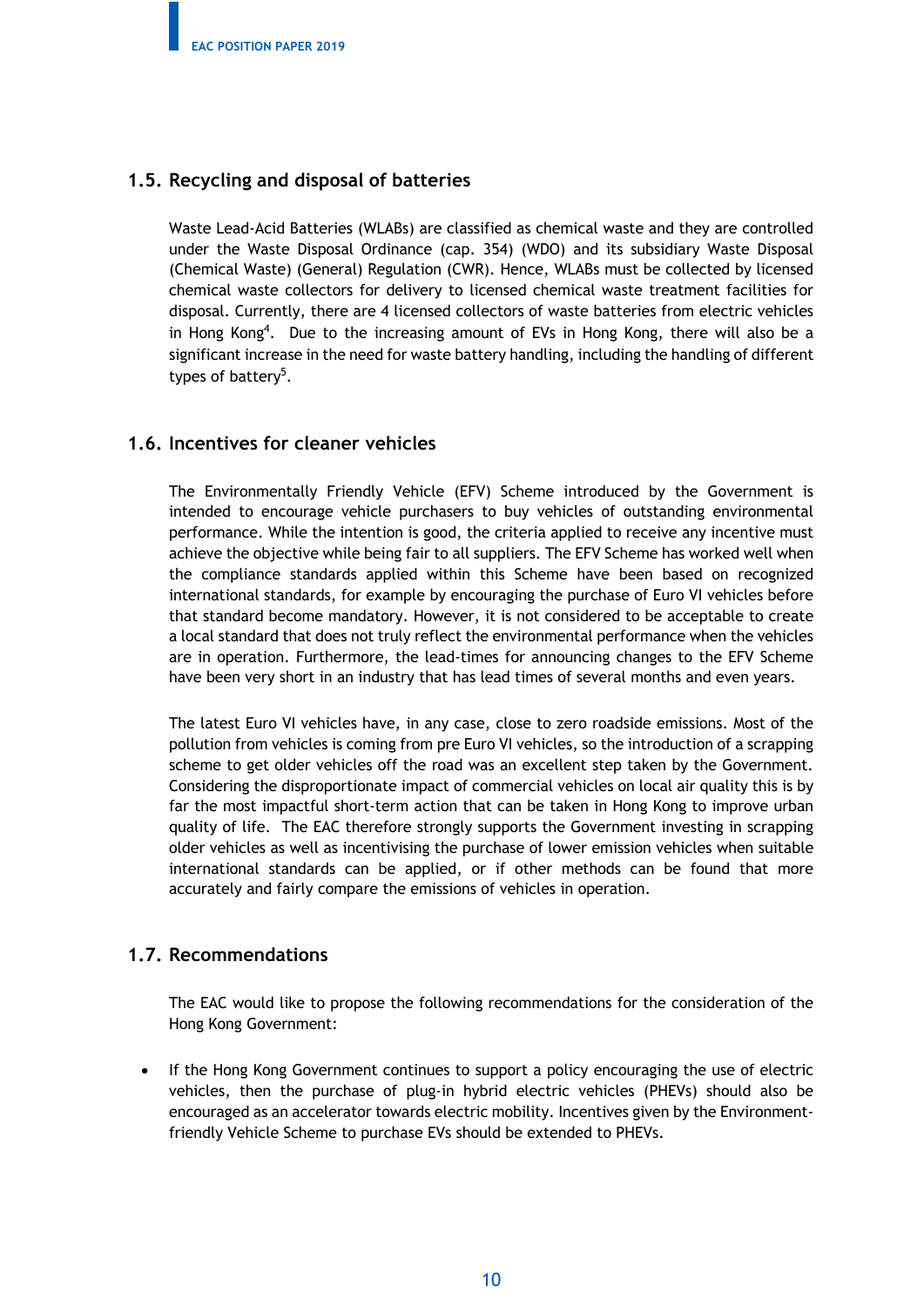- To establish a "roadmap" with emission reduction objectives, working through future power generation fuel mix, alternative vehicle fuels, vehicles types and infrastructure for the new alternatives (be they electric vehicles or others), with the overall goal to gain environmental benefits from EVs, PHEVs, alternative fuels and other technical solutions available today and coming in the future.
- To develop a long-term vehicular battery disposal and recycling strategy in order to avoid negative environmental impact when dealing with the batteries from electric vehicles.
- To continue the vehicle scrapping scheme to get older vehicles off the road.
- When establishing Qualifying Standards for the EFV Scheme, the use of international standards should be used when available otherwise other methods should be found that may be used to more accurately and fairly compare the emissions of vehicles in operation.
- Following an industry consultation on any change that may have an effect on the market, at least six months and preferably one year's notice should be given before introducing changes or amending the EFV Scheme.

Public Light Buses

#### **2.1. PLB minibus homologation**

European vehicles meeting the Euro VI standards bring benefits in terms of safety and environmental friendliness. Through the reduced roadside emissions and the implementation of new assistance features that help to increase road safety, these vehicles are designed with road and passenger safety in mind. However, due to the current Road Traffic Ordinance established by the Hong Kong Transport Department, European minibuses are restricted to enter the Hong Kong public light bus (PLB) market.

The two main factors preventing the European PLB manufacturers' market access are:

- 1. The maximum length of light buses, which is seven (7) meters in Hong Kong.
- 2. The Hong Kong Transport Department requires a rear emergency exit<sup>6</sup>, which might not be available on European vehicles complying with the UNECE regulation<sup>7</sup>.

As a consequence, the current fleet of Hong Kong PLBs can only comply with Euro V standards. This length restriction prevents the circulation of European vehicles that, by respecting the European standards, are larger in length due to the need to accommodate more components in the driveline while placing the engine in a forward location outside the passenger area.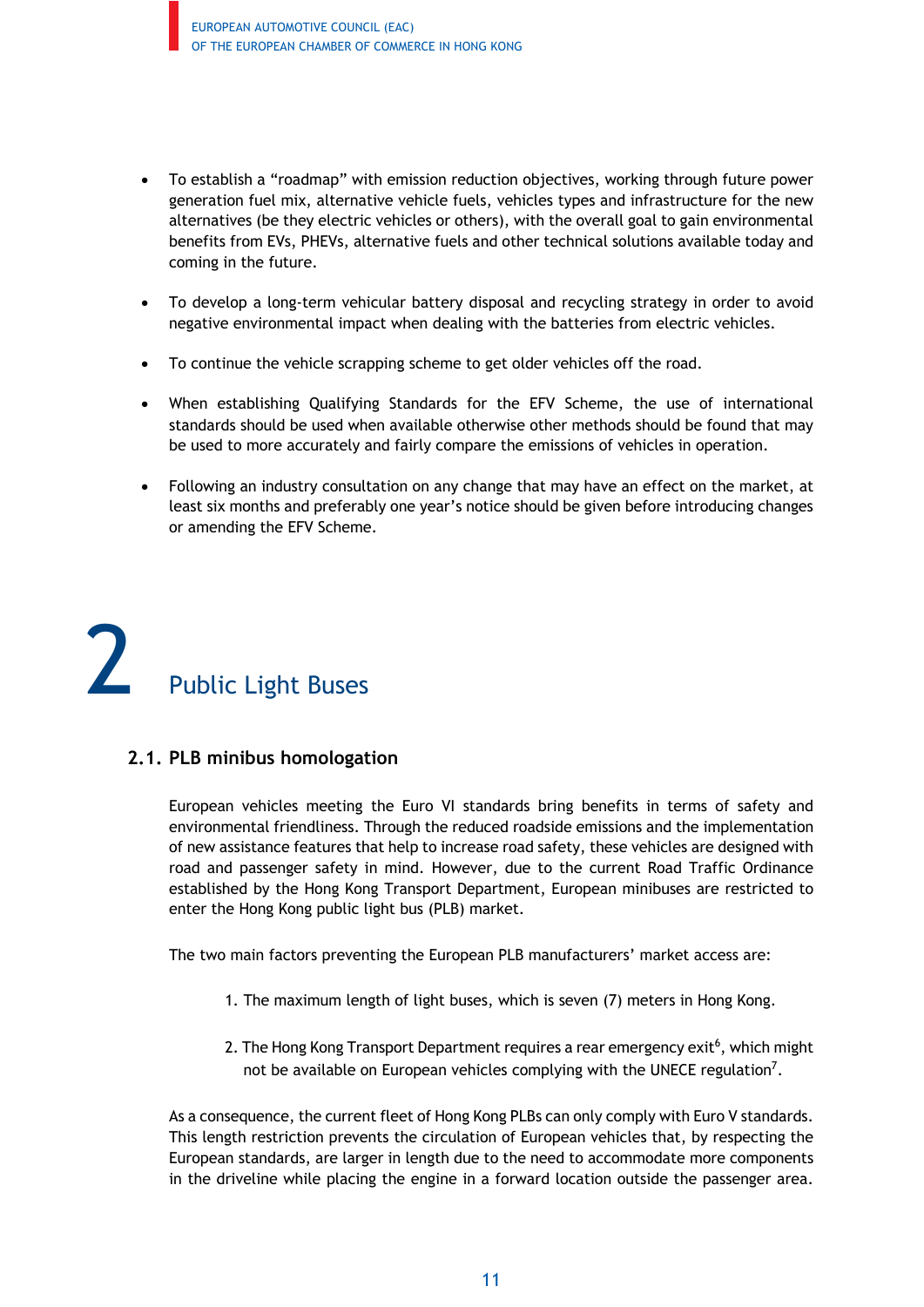This arrangement creates more space inside the vehicle and makes the front compartment an important cushion in case of frontal collision, thus reducing the harm to the vehicle's driver compared with the currently licensed PLBs, where the engine is placed within the passenger compartment.

Safety of PLBs in Hong Kong appears to be a key concern. According to the Hong Kong road safety statistics, in 2016 public light buses had a significant involvement rate in vehicle accidents with over 1,000 cases<sup>8</sup>. In this regard, the European automotive manufacturers could introduce suitable models whose features can extensively reduce the risk of accidents while improving the safety of public transport drivers and passengers (e.g. Anti-Skid Regulation, Electronic Brakeforce Distribution, Brake Assist, Cross Wind Assist, Lane Keeping Assist, Blind Spot Assist, Collision Prevention Assist, Electronic Stabilizer Program, multiple emergency exits, deformation zone, air bags, Traction Control System, Cruise Control, etc.).

We understand that the transport department is considering an amendment to the Road Traffic Construction and Maintenance of Vehicles Regulations (Cap. 374A) to extend the length requirement for public light buses to 7.5 metres. We welcome this consideration. However, to fully level the playing field in Hong Kong and reap the benefits of increased competition in the supply of PLBs (in terms of technical capabilities, environmental performance, etc), we encourage the transport department to also consider doing away with the requirement of a rear emergency exit, as long as emergency exit capabilities can be provided in alternative manners as in the case with European light buses that utilize roof hatches and emergency window hammers. The sole extension of the length limitation to 7.5 metres would still not be sufficient for European light bus to accommodate 19 passengers if the requirement for rear emergency door remains and therefore would not be able to provide products in this segment. We moreover encourage the transport department to act within the originally foreseen time frame, i.e. the 2019/20 legislative year.

#### **2.2. Recommendations**

The EAC asks the Hong Kong Government to consider the following recommendations:

- To relax the length requirement for PLB homologation from 7m (max) to 8m (max) if the light bus comes with front box module design which is a critical safety feature.
- To accept safety windows and emergency roof hatches as legal emergency exits to replace rear emergency door which is not available for European light bus models.
- To exempt the two-motion door opening mechanism for emergency door because European light buses come with double doors.
- To accept European seat spacing requirement for European light buses homologation in order to keep the vehicle length within 7.5m for 19 seats.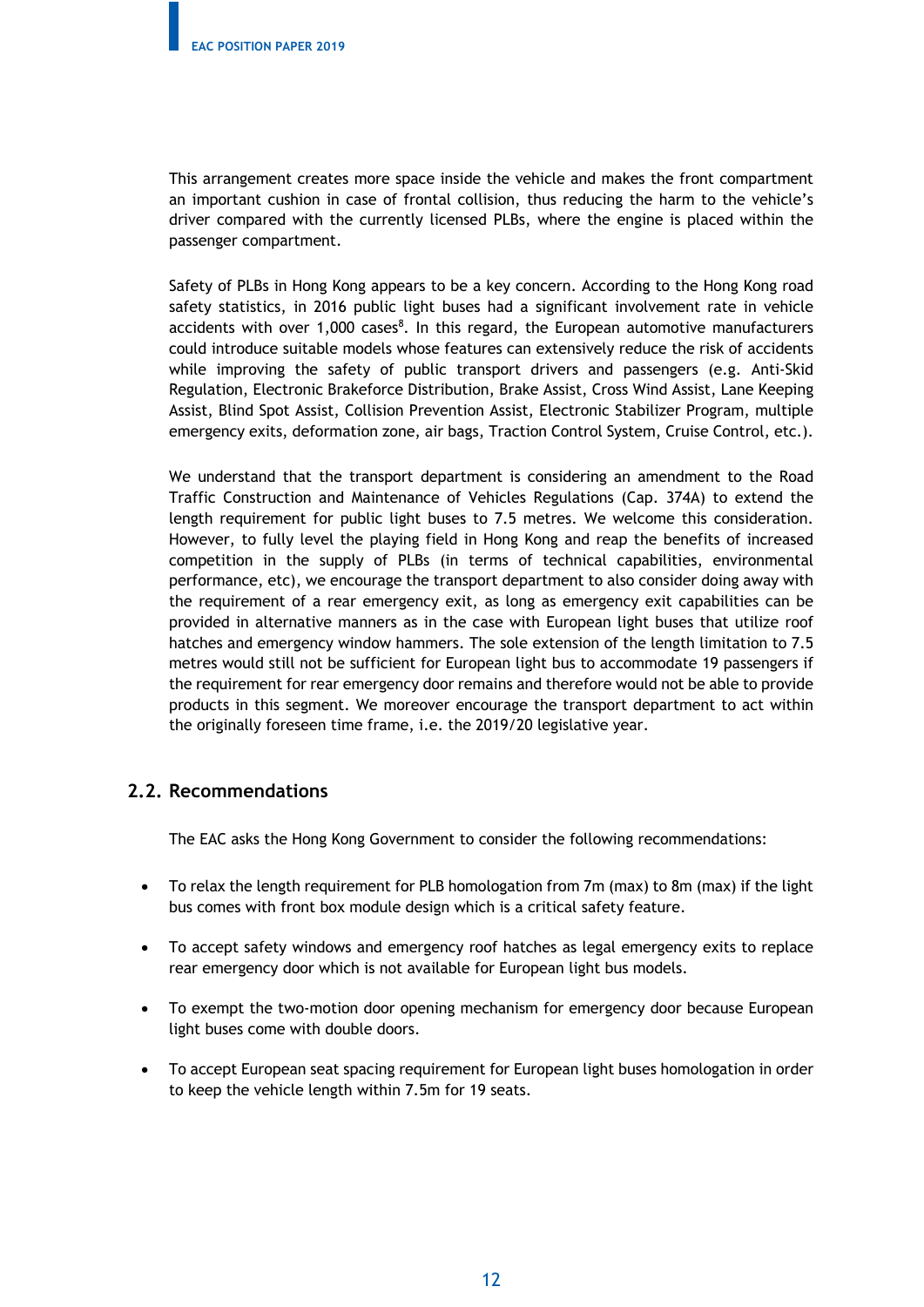# Utilization of heavy commercial vehicles

The size and weight limits for commercial vehicles affect the productivity rate of trucks with repercussions on their environmental impact. According to the recent trend, the number of articles and products transported is increasing along with a decrease in density of the freight moved leading to a higher need for volume capacity. In order to address this need, the physical dimensions of trucks need to be increased up to technical and societal limits. Furthermore, many trucks that work to their load capacity (such as construction trucks) are being under-utilized in Hong Kong due to the local regulations limiting loading to less that the technical limits that reflect the European regulations.

The Hong Kong weight and dimension regulations that are out of step with European and global trends are thereby reducing the opportunities for the Hong Kong logistics industry to maximise efficiency while sometimes adding costs for special adaptations. There may also be missed opportunities to standardise with Mainland China to optimise some cross-border operations.

#### **3.1. Alignment with EU weight regulations**

In general, Hong Kong weight limits are some two tonnes less than Europe. Many trucks that work to their load capacity (such as construction trucks) are therefore being under-utilized in Hong Kong. With road friendly suspension, for example air suspension, reducing road damage, there are opportunities to review these regulations with the result of fewer trucks being needed on Hong Kong's roads.

|                                     | Max. Length<br>(HK/EU) | Max. Width<br>(HK/EU) | Max. Height<br>$(HK/EU)^*$ |
|-------------------------------------|------------------------|-----------------------|----------------------------|
| Light Bus                           | 7.0m / 12.0m           | 2.3m / 2.55m          | 3.0m / 4.0m                |
| Single Deck Bus                     | 12.0m / 15.0m          | 2.5m / 2.55m          | 3.5m / 4.0m                |
| <b>Medium Goods</b>                 | 11.0m / $12.0m$        | 2.5m / 2.55m          | 4.6m / 4.0m                |
| Heavy Goods (Rigid)                 | 11.0m / 12.0m          | 2.5m / 2.55m          | 4.6m / 4.0m                |
| <b>Heavy Goods</b><br>(Articulated) | 16.0m / 16.5m          | 2.5m / 2.55m          | 4.6m / 4.0m                |
| <b>Trailer</b>                      | n/a / 12.0m            | n/a / 2.55m           | n/a / 4.0m                 |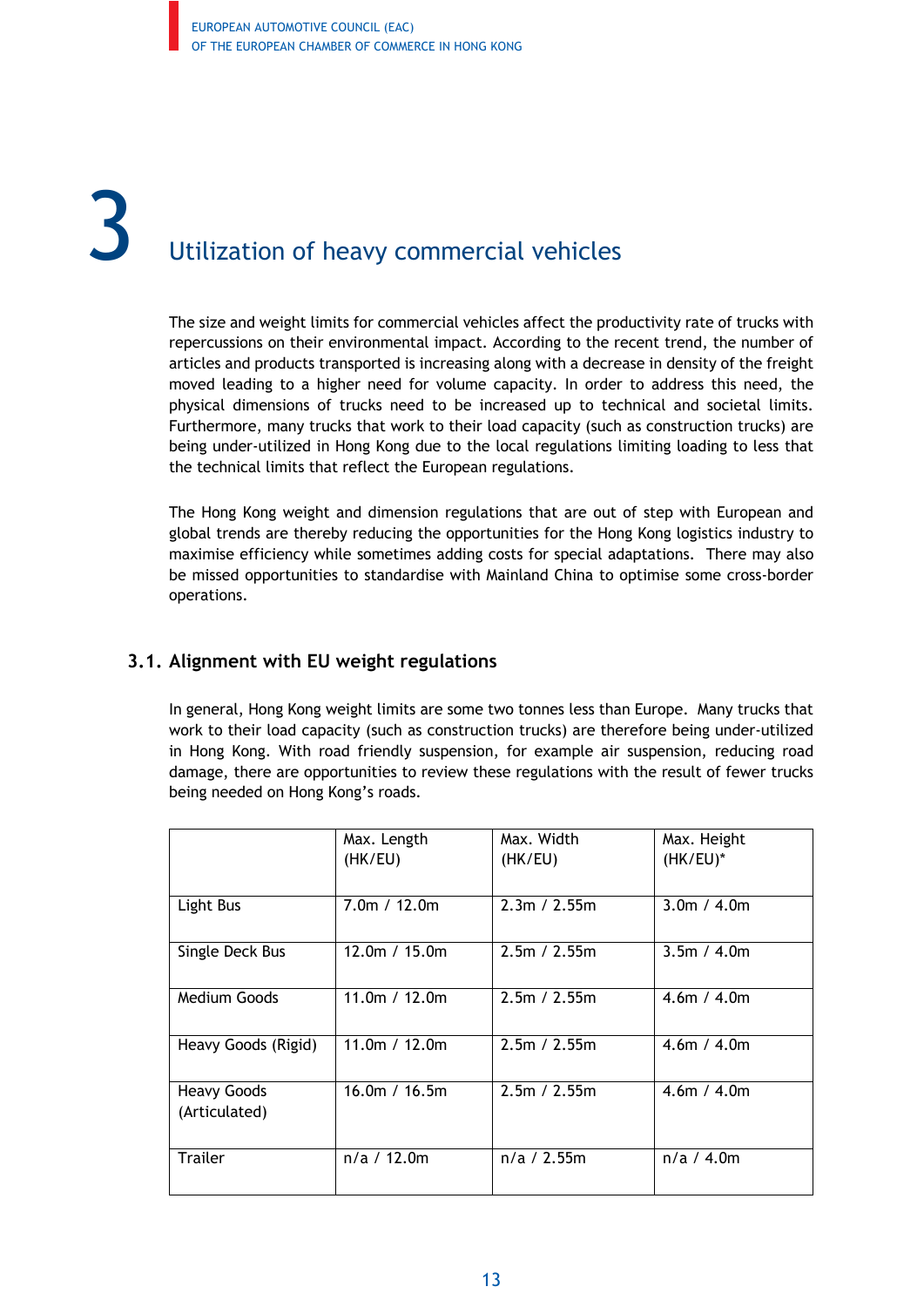| Road Train | n/a / 18.75 | n/a / 2.55m | n/a / 4.0m |
|------------|-------------|-------------|------------|
|            |             |             |            |

Chart 1: Length Requirements in Hong Kong and EU

\* 4.0m height restriction in Europe due to bridge heights. Not applicable in Hong Kong.

While straightforward increases in weights are desirable, the regulations specifying individual axle weights in an axle group combination also need to be reviewed. For example, the most common arrangement in a five axle truck is for two front steering axles and three rear axles, two of which are driven and one non-driven. With electronic air suspension, the loadings can be distributed for greatest safety by putting a higher load through each driven axle and a slightly lighter load through the non-driven axle. However, the current Hong Kong regulations are preventing this optimal technical solution.

#### **3.2. Alignment with EU dimension regulations**

In order to embrace the demand for greater volume capacity, the previous European regulation needed to be reviewed. In 2011 the European Commission decided to revise Directive 96/53/EC of July 1996, specifically with regard to the weight and dimensions of road vehicles<sup>9</sup>. The purpose was to improve energy efficiency and road safety.

In Hong Kong there are several dimensional regulations that are out of step with European and global trends. For example, the lengths of articulated trucks, the axle spacing on fouraxle trucks, minor fittings (such as grab handles) being excluded from overall dimensions, equipment needed for advanced driver assistance systems (ADAS) being excluded from width dimensions<sup>10</sup>, the restrictive minibus dimensions and the anomaly that vehicle width is allowed up to 2.55m on franchised buses but not on non-franchised buses, coaches or trucks.

The European Parliament's Transportation Committee also suggested the Commission bring forward a delegation act on a proposal to further increase vehicle lengths. A full utilization of the load capacity, and therefore a larger truck, will reduce the fuel consumption per tonne.km, the number of trucks on the road and thereby reduce traffic congestion, air pollution, and the overall environmental impact.

#### **3.3. Recommendations**

The EAC would like to propose the following recommendations for the consideration of the Hong Kong Government:

• To review the current weight and length regulations in Hong Kong and align them, wherever possible, with the EU regulations, so as to allow a better utilization of trucks thereby reducing their number on the road while allowing the optimal and safest technical solutions.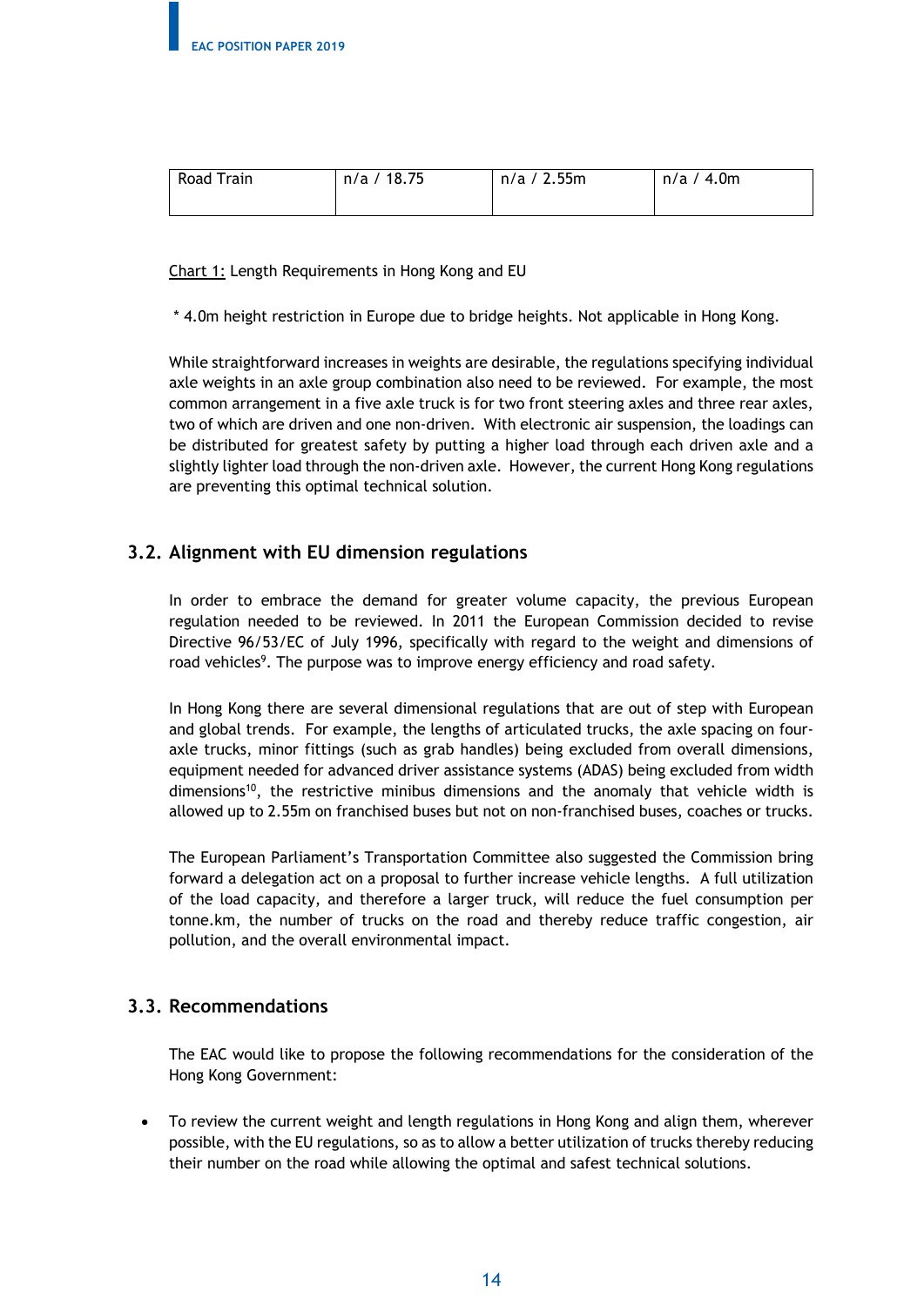- This review should include as a matter of urgency the exclusion of certain items from the overall length and width of vehicles, so as not to restrict the speedy introduction of advanced driver assistance systems (ADAS) which will contribute greatly to increased vehicle safety.
- To implement a pilot project in Hong Kong to test out heavier and longer vehicles that can carry two containers per vehicle on identified roads.

Attract Talent in Hong Kong

#### **4.1. Shortage of Manual Labour in Hong Kong**

At the beginning of 2019, 16,961 workers were employed in the area of vehicle servicing sector and in the auto/parts retail sector in Hong Kong. The majority (60.7%) of employees in the vehicle servicing sector were at the craftsman level, summing up to 7,835 workers.<sup>11</sup>. The large number of vehicles on road will continue to demand a skilled workforce for maintenance and repairing. In addition, the ageing population and declining birth rate of Hong Kong is inevitably leading to a further shortage of qualified manual labour in the vehicle sector. Therefore, as vehicles become more sophisticated and electrification increases there will be an increasing need for highly skilled and trained technicians.

According to the Automobile Training Board, graduates from the full-time Higher Diploma in Automotive Engineering program will cover 54% of the projected demand for technicians, whereas the projected demand of craftsman can be covered up to 76% by Diploma apprentice<sup>12</sup>. Hence, there is an urgent need to attract more trainees to the programs, as the quality of service might otherwise decrease.

#### **4.2. Attract talents to Manual Labour**

The EAC supports the Hong Kong government's decision to continue with the Pilot Training and Support Scheme through the Vocational Training Council which, firstly introduced in the academic year 2014/15, has been reconfirmed in the 2018/19 budget release. With this Scheme, the Government aims at providing a more qualified "vocational and professional education and training" to attract the local youth to the vehicle maintenance industry<sup>13</sup>. In addition, the EAC also welcomes the paragraph "Importation of Labour" part of the 2017 Policy Address. The Hong Kong Government thus shows its commitment to make blue collar jobs more attractive as well as its availability to the "possibility of increasing imported labour on an appropriate limited scale"14. Similar to other blue-collar jobs, the chances and opportunities of becoming a mechanic need to be promoted among the public, especially among young staff members. Therefore, the EAC encourages the relevant policy bureaux and departments to recognize car manufacturers and mechanics as a relevant industry that is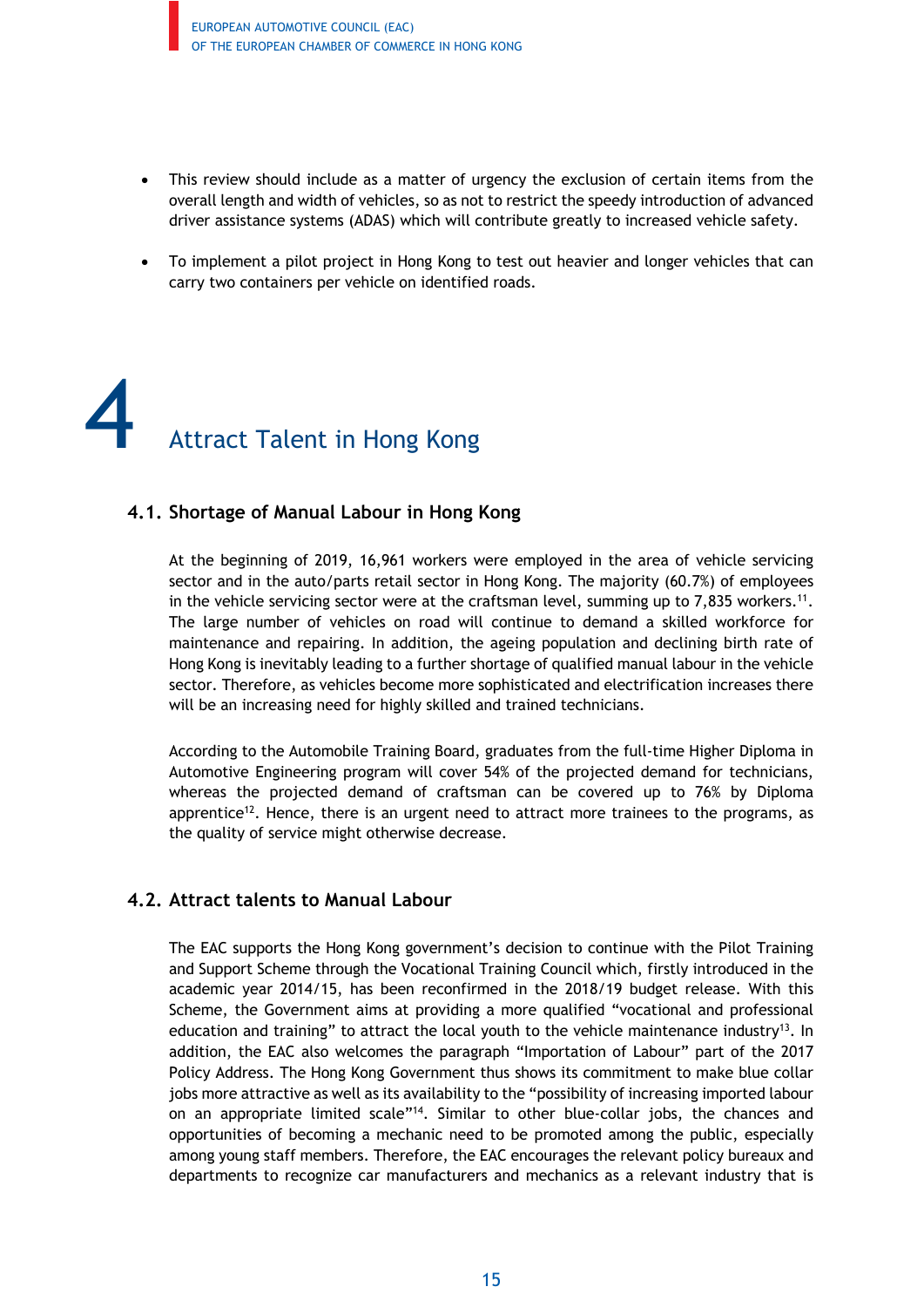facing a significant shortage of labour force. The members of the EAC could contribute to discussions on how to enhance training and attract new talents based on their experience in Europe.

#### **4.3. Vocational Education Training (VET) Programs**

The Earn and Learn Scheme (ELS), recommended by the Training Board, provides clear academic and career pathways. Within this Scheme, participants will be introduced to a program of on-the-job training and classroom learning. The ELS seems to be successful as registered apprentices in vehicle servicing trades increased over the past 2 years.

For in-service workers, the Training Board recommends the Engineering Training Subsidy Scheme (ETSS) to upgrade their knowledge and qualifications. From the Academic Year 2016/17, the ETSS provides tuition fee subsidy for 3 cohorts of students enrolled in designated professional part-time programs offered by the Vocational Training Council (VTC)<sup>15</sup>. However, as this is only available to a limited number of students, additional efforts are needed to promote the programs offered by the VTC.

Nevertheless, the Vocational and Professional Education Training (VPET) Programs for young professionals might pose an alternative to students who recently graduated from high school. Even though VPET Programs have a good reputation in Hong Kong, 34% of secondary school students would not consider pursuing them, and 28% of their parents would not advise their children to pursue this type of career<sup>16</sup>. Regarding the career prospect, only half of the secondary school students and 56% of their parents believe VPET Programs offer good career prospects<sup>17</sup>.

Taking these numbers into account, it is important to not only promote VPET Programs, but to also raise awareness about future career options. Therefore, the EAC welcomes Paragraph 124 and 125 of the 2017 Policy Address on the promotion and improvement of VPET Programs.

#### **4.4. Education for manual labour in Germany**

Among European countries, Germany offers an interesting example related to education for manual labour. In Germany, students can participate to a dual vocational training system that combines attending classes at a vocational school with receiving an on-the-job training at a company. This educational program is split into two parts and, currently, there are around 350 officially recognized training programs in Germany<sup>18</sup>. During the "dual system" apprenticeship, the apprentice spends two to three days per week working at a company where practical skills are passed on to the student. During the other days, the student goes to school to learn the relevant theoretical knowledge. Schools and companies are working together in order to align and ensure the best training for the apprentice. The advantage of this program is that students are paid during the years of apprenticeship while being exposed to opportunities of on-the-job training and work experience – hence the attractiveness of this program among young students.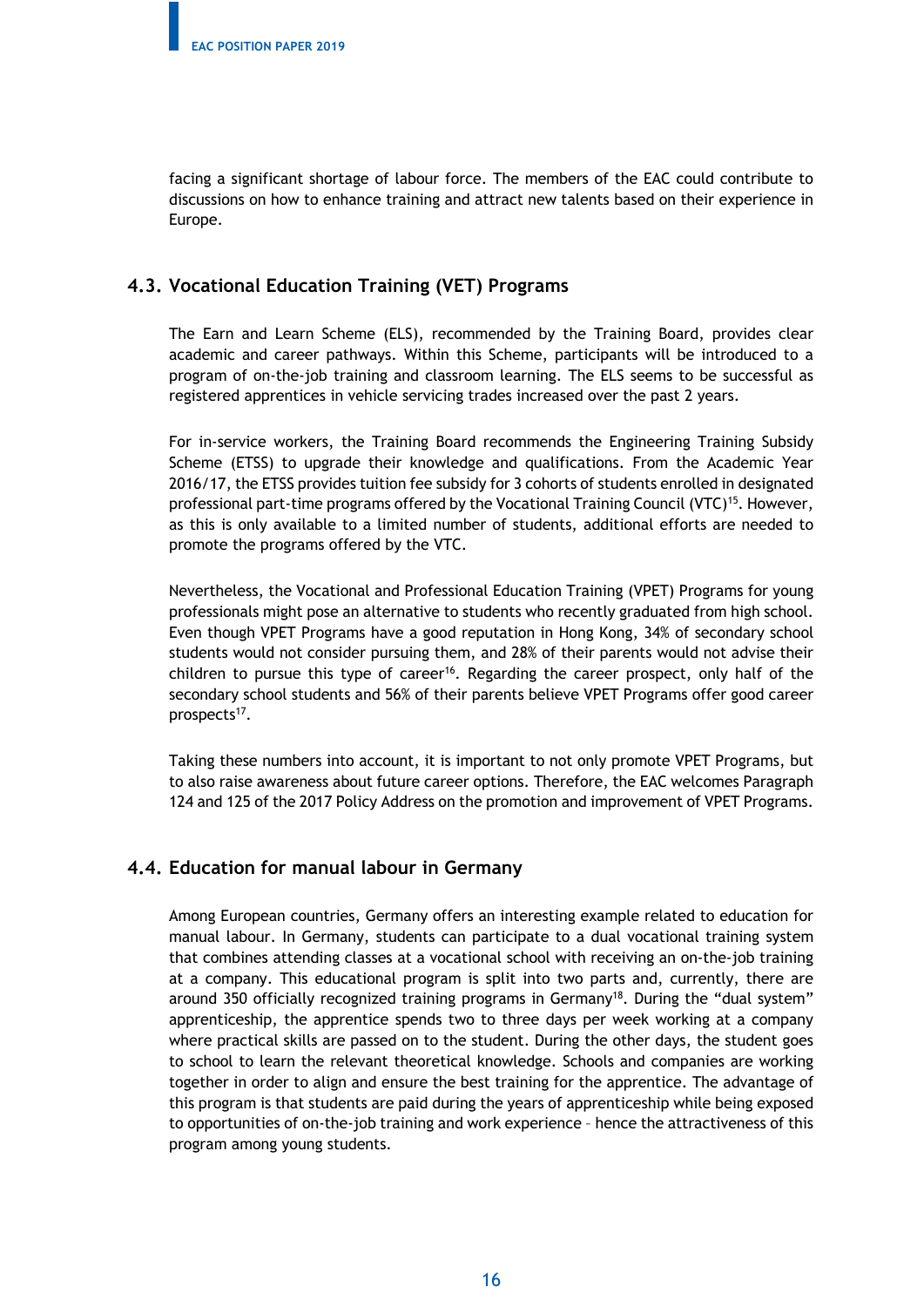#### **4.5. Consideration to introduce Dual University programs**

The EAC would like to encourage the Hong Kong government to considering launching and supporting higher education programs combining integrated academic studies and workplace training following examples from e.g. Germany<sup>19</sup>. The availability of highly educated young professionals, who would have had their first steps in the workplace already, is crucial not only to the automotive industry.

#### **4.6. Recommendations**

The EAC would like to propose the following recommendations for the consideration of the Hong Kong Government:

- The Hong Kong Government is encouraged to raise awareness of the importance of the vehicle maintenance labour force to the Hong Kong economy and to make efforts to raise the status of such workers.
- Hong Kong should adopt best practices from the German vocational education system such as the dual-track VPET – to attract the local youth to the vehicle maintenance industry.
- To include vehicle maintenance professionals in the service sectors enjoying preferential treatment under the Mainland and Hong Kong Closer Economic Partnership Arrangement (CEPA).

## Vehicle registration data

#### **5.1. Access to up-to-date vehicle registration data**

The Transport Department have been very helpful in updating their systems to provide new vehicle registration data in a much more timely and usable format and the EAC thanks them for those improvements. The EAC asks if similar data could be provided on used vehicle registrations so a more accurate picture of the whole market can be available.

#### **5.2. Recommendations**

The EAC would like to suggest to the Transport Department of the Hong Kong Government:

• The inclusion of used vehicle registration data in the monthly reports.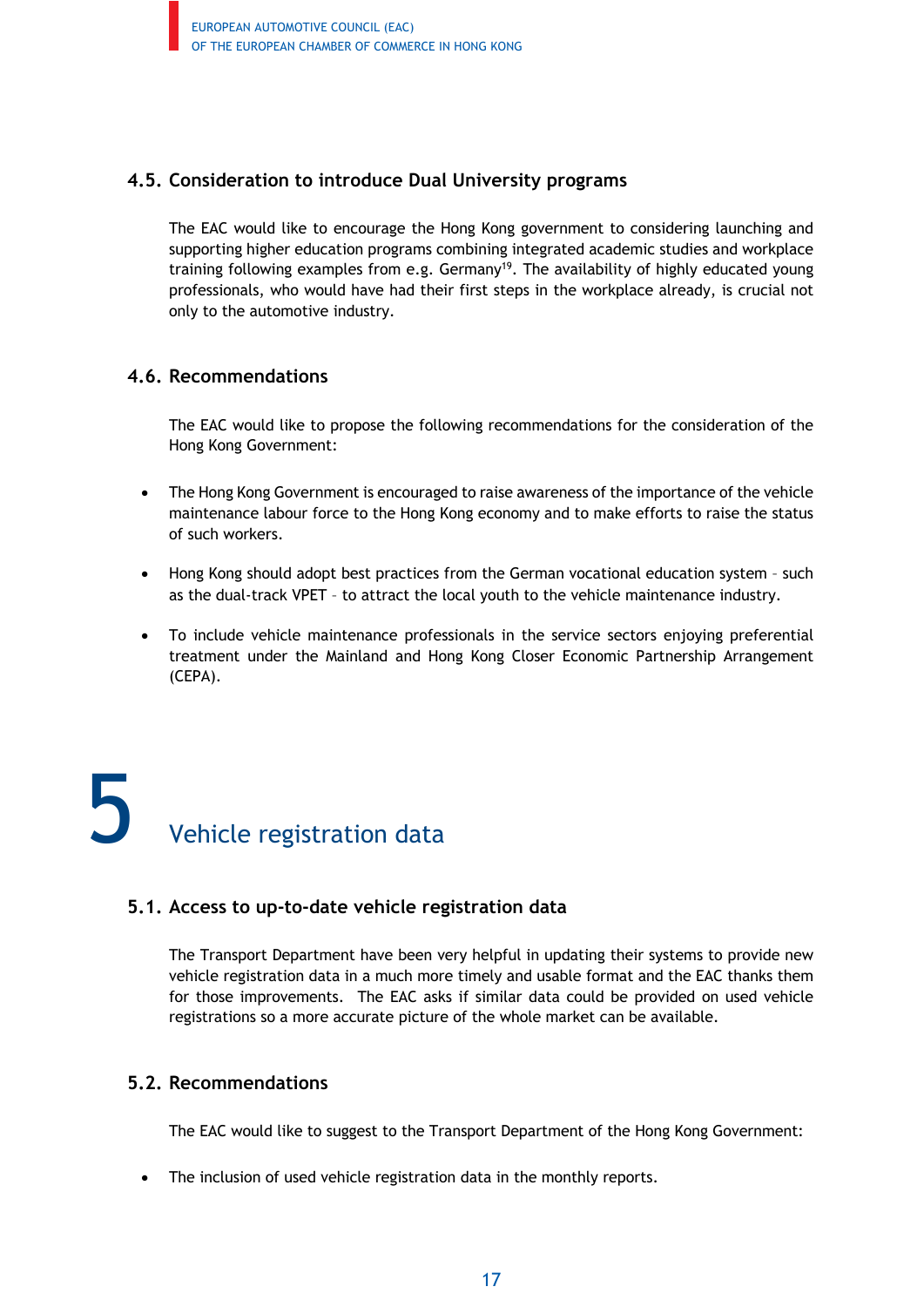# **6** Future trends of the automotive industry

#### **6.1. Opening up data access for the automotive industry**

Digitalization is becoming an integral part of our daily lives. In a digital era, to improve the safety, mobility and efficiency of driving, the EAC welcomes paragraph 77 of the Chief Executive's 2017 Policy Address. The paragraph "Open up government data" highlights the willingness of the Hong Kong Government, in the course of the Smart City development, to proactively open up datasets in various areas to facilitate technological research as well as the development of various industries<sup>20</sup>. These efforts have been further demonstrated by the publication of the Smart City Blueprint in December 2017. Similar to the work conducted by the Intelligent Transport System (ITS) and Cooperative Intelligent Transport System (C-ITS) Deployment Platform in the European Union, a whole section of this Blueprint is dedicated to Smart Mobility. This provides a roadmap to the stakeholders examining possibilities and seeking improvement on the future of mobility.

Following the suggestion stated in the Report of Consultancy Study on Smart City Blueprint for Hong Kong (Smart City Blueprint), the EAC supports the access to more real-time traffic/road information based on Vehicle-to-everything communication technology  $(V2X)^{21}$ . The Hong Kong Government should consider the development of a strategy for centralized information and allow car manufacturers to access the existing data. Therefore, the EAC also supports the development of an ITS strategic roadmap, which will serve as a framework for the ITS development and implementation in Hong Kong $22$ ; such a holistic approach provides security and allows better planning for the manufacturers. As a result, Hong Kong could place itself as a leader in the connected vehicles market.

#### **6.2. Access to data for Intelligent Transport System**

The Hong Kong Government agreed on an important step by highlighting the need to collect additional data. Paragraph 82 in the 2017 Policy Address, emphasizing Smart Mobility and the development of the Intelligent Transport System, addresses several important aspects such as real-time traffic information, on-street parking meters, and ideas to provide timely traffic information to drivers. In the past years, the above-mentioned topics have been of special interest to the European car manufacturers. Especially, to name a couple of examples, the access and sharing of real-time traffic information and smart parking information. To achieve the possibility to introduce connected vehicles in Hong Kong, it is of great importance to allow vehicle manufacturers to access the data being collected. The EAC supports the development of smart traffic management pilots in Hong Kong.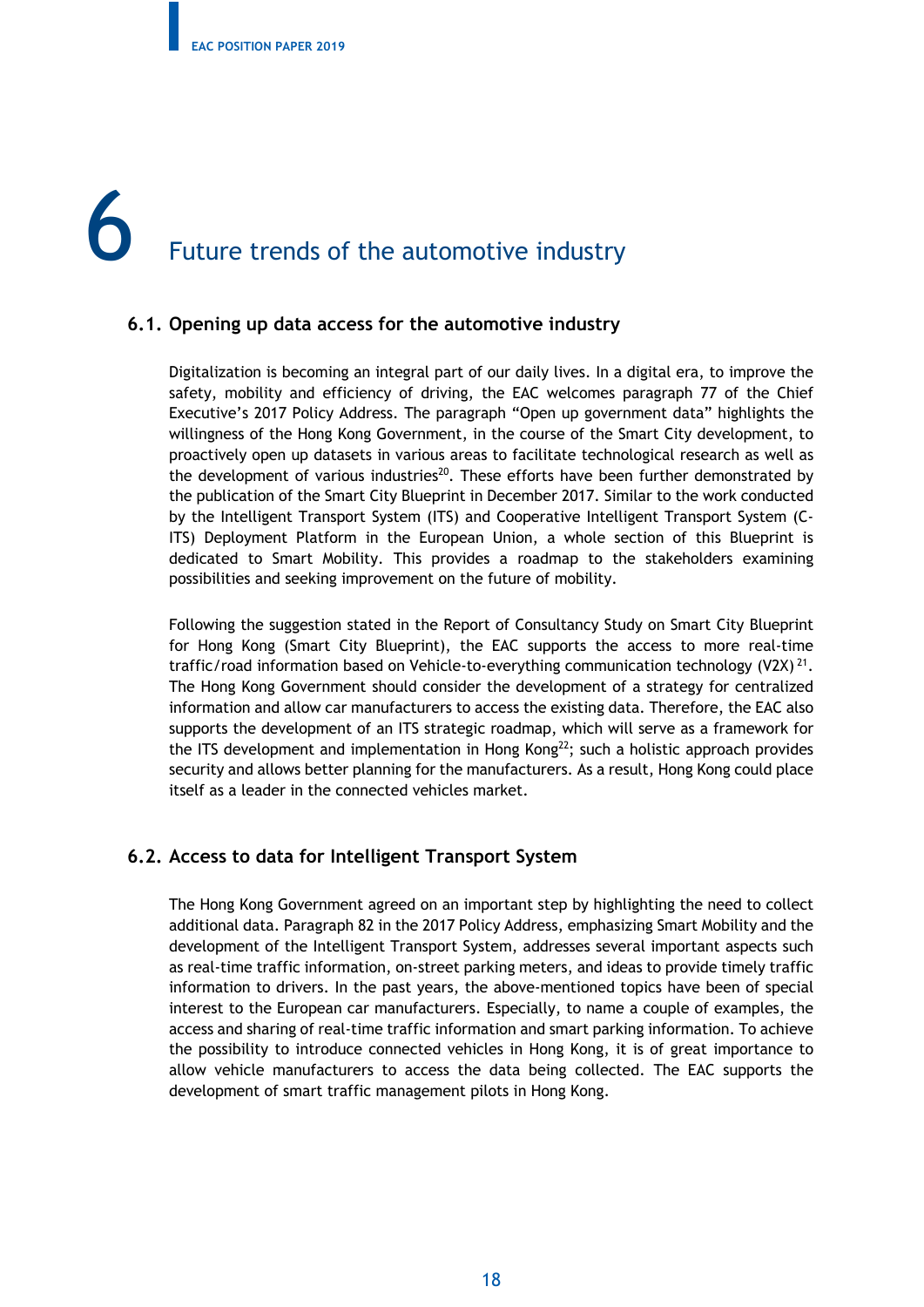#### **6.3. Installation of traffic detectors, Speed Map Panels and Journey Time**

In order to enhance traffic management by using Intersection Traffic Controllers (ITC), it is essential to receive information about real time traffic and parking space. In fact, these features would allow the drivers to adapt their journey to the traffic situation and update their navigation route accordingly. The Hong Kong Government has proved to be committed to upgrade its traffic management tools. First, as mentioned in paragraph 82 of the 2017 Policy Address, it is recommended to combine various existing transport mobile applications of the Transport Department into one platform<sup>23</sup> - this operation would lead to the creation of an All-in-one Transport Mobile Application, instead of having three mobile applications as it is at the moment. Secondly, with reference to the Smart City Blueprint, the Hong Kong Government is also committed to the installation of additional Journey Time Indication Systems (JTISs) and Speed Map Panels (SMPs), which will further increase the coverage that currently sums up to 80% of the strategic routes of Hong Kong<sup>24</sup>.

The EAC welcomes these initiatives. However, there is room for improvement by providing commuters with the collected data and allowing them to better adapt to the traffic situation. In this regard, the update of Regulation 37 of the Road Traffic Regulations is necessary to allow an improved vehicle-to-infrastructure (V2I) communication by using in-vehicle displays. In-vehicle displays could, for example, be connected to the Internet, to the driver's smartphone and mobile applications, which would consequently allow the driver to receive automated notifications shared via a mobile application. Moreover, with in-vehicle displays, drivers are less likely to be distracted and induced to check current traffic information on their phone while driving. Significant potential can be seen in providing the driver with notification on less congested routes, but also in offering advice if other commuting transport systems might be a better choice. Finally, by broadening the drivers' options, these features can also have a positive impact on the air pollution in Hong Kong by reducing heavy traffic congestions.

#### **6.4. Smart Parking**

Drivers in Hong Kong do not only face congested roads but also the time-consuming search for a vacant parking place. This search, which obliges drivers to circle around an area while looking for a parking slot, results in an unnecessary and mostly avoidable contribution to air pollution and traffic congestion. In order to improve the parking situation, the EAC welcomes the installation of a new generation of on-parking meters, as announced in paragraph 82 of the 2017 Policy Address<sup>25</sup>. These on-parking meters have new sensors integrated able to detect whether a parking spot is occupied, and, in addition, they accept payments through a variety of electronic means<sup>26</sup>. However, to fully benefit from these new parking meters, owners of public car parks must be willing to share their information on parking vacancy with the government<sup>27</sup>. The EAC also would like to highlight the disparity between public and private parking costs as a reason for unnecessary time spent searching for cheaper parking<sup>28</sup>. By harmonizing public parking costs with private parking, higher utilization of available parking spaces could be achieved. Furthermore, so as to keep cars out of the city centre avoiding the need to park there, the EAC encourages the development of more "Park & Ride" facilities.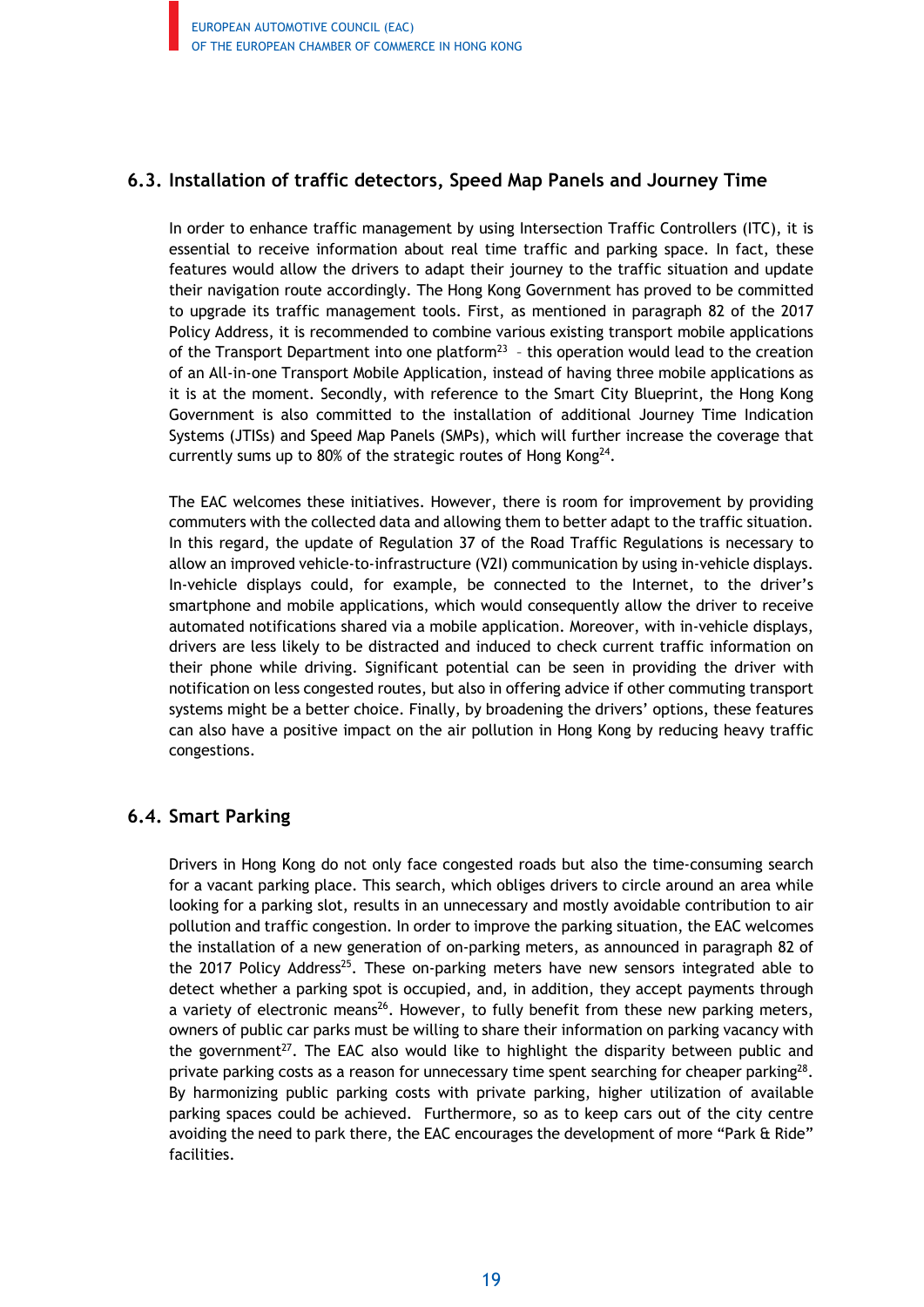#### **6.5. Driver assistance and safety features**

According to the Smart City Blueprint, the use of autonomous vehicles (AV) pilots might start in 2021-2025, and in 2026-2030+ AVs are expected to be seen on the road<sup>29</sup>. However, prior to pilot testing AVs on public roads, the next step is to strengthen and to ease out the use of driving assistance and safety features in vehicles. Advanced driving assistance systems (ADAS) can be understood as "vehicle-based intelligent safety systems which could improve road safety in terms of crash avoidance, crash severity mitigation and protection, and automatic post-crash notification of collision; or indeed integrated in-vehicle or infrastructure based systems which contribute to some or all of these crash phases"<sup>30</sup>. Examples of in-vehicle technologies used in Europe are Blind Spot Monitoring, Lane Departure Warning, Active Steering, Obstacle and Collision Warning, Brake Assist or eCall.

Hong Kong's Traffic Ordinance (Cap. 374, Part 7) does not currently provide the legal framework needed by car manufacturers to make the best use of the aforementioned features<sup>31</sup>. The Smart City Blueprint recommends the review of the Road Traffic Ordinance, Cap. 374, to be conducted in 2021-2025. However, the significant results of these features on Hong Kong's road safety make the EAC believe in the necessity to move the review to an earlier time period<sup>32</sup>. In the meantime, relevant exemptions should be granted to enable a wider range of ADAS features as soon as possible.

#### **6.6. Electronic Road Pricing**

Road space is a finite resource in Hong Kong and increasing vehicle traffic<sup>33</sup> - especially in central areas – is severely impacting the throughput of people and goods. This is not a situation that is sustainable for the future. The EAC strongly supports the Government's proposed Electronic Road Pricing Pilot Scheme for the Central District. By assigning the actual cost of driving in highly congested areas, according to the user-pays principle, traffic congestion and road-side emissions can be eased and motorists, goods transporters, pedestrians, and public transport users all benefit.

#### **6.7. Recommendations**

The EAC would like to propose the following recommendations for the consideration of the Hong Kong Government:

#### **On-board Visual Displays**

- To update regulation 37 of the Road Traffic Regulations, as well as the Legislative Regulation and Guidelines over the Installation of Visual Display Unit (TV Screen) in a Vehicle to allow modern in-car displays.
- To adopt the European Commission recommendations on safe and efficient in-vehicle information and communication systems (Update of the European Statement of Principles on HMI (2008/653/EC))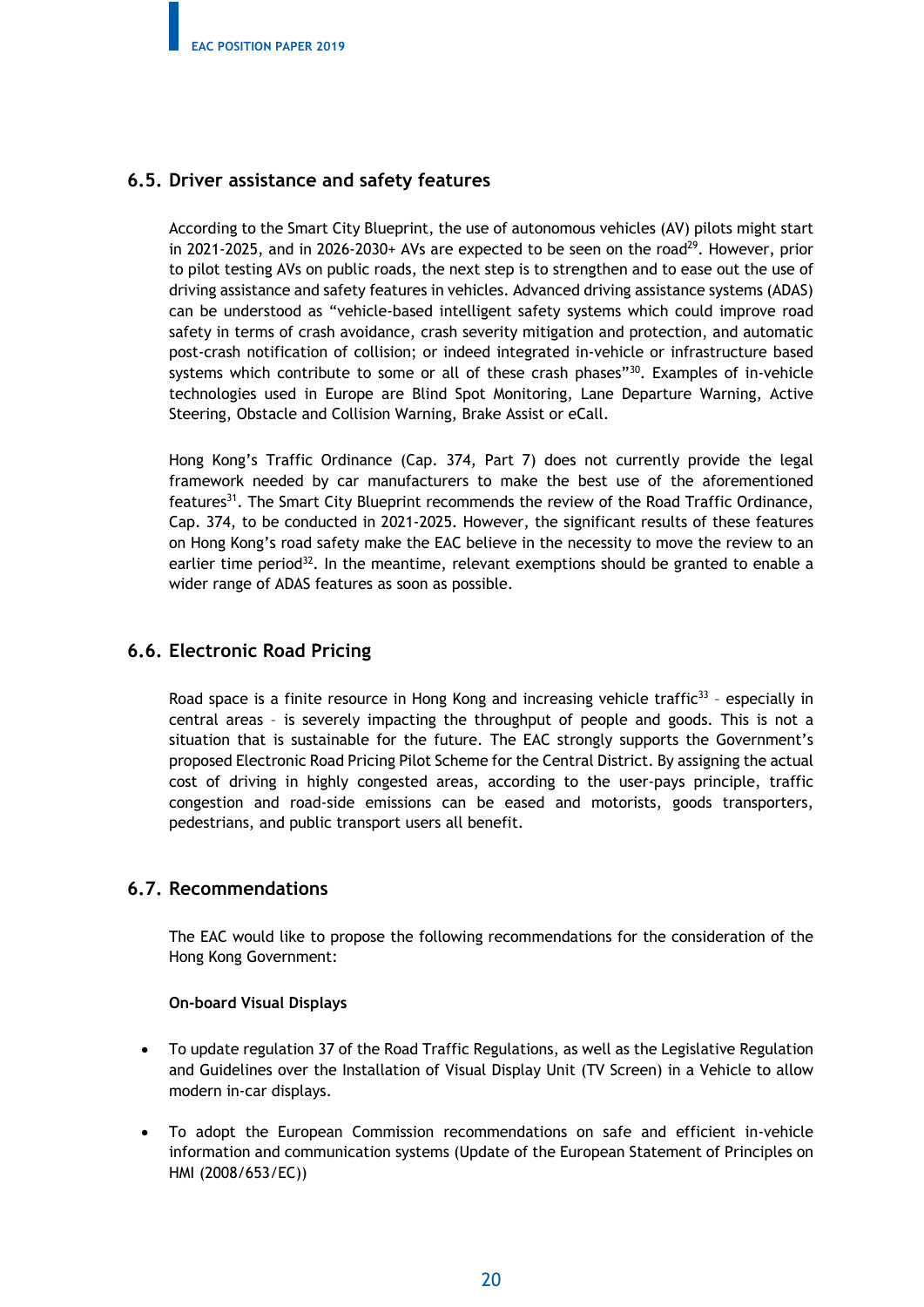#### **Connectivity**

• To adopt Cooperative Intelligent Transport Systems (C-ITS), 'Release 1 specifications' developed by the European Committee for Standardization (CEN) and the European Telecommunications Standards Institute (ETSI).

#### **Autonomous Drive Features**

• To follow the progress in the ECE and EU regulations and revise the Hong Kong Road Traffic Ordinance (Cap. 374, Part 7) in a timely fashion to reflect the latest developments.

#### **Parking**

• Align private and public parking prices while developing more Park & Ride facilities.

Electronic Road Pricing

• To proceed with the pilot test of ERP.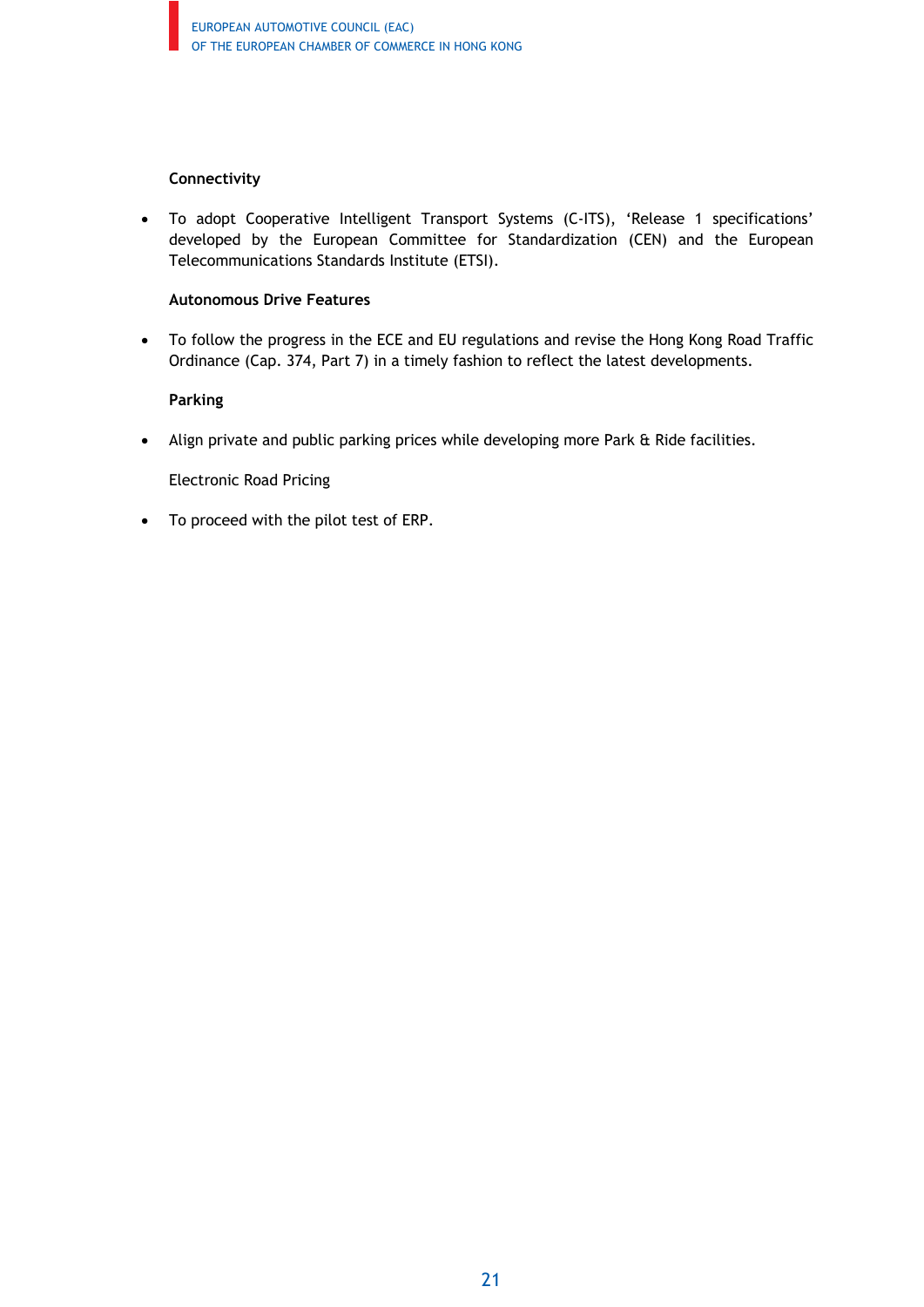### **References**

The Government of the Hong Kong Special Administrative Region, Environmental Protection Department. Promotion of Electric Vehicles in Hong Kong

http://www.epd.gov.hk/epd/english/environmentinhk/air/prob\_solutions/promotion\_ev.html (accessed December 6, 2019)

<sup>2</sup> The Government of the Hong Kong Special Administrative Region. The 2018-19 Budget, 169-170 https://www.budget.gov.hk/2018/eng/pdf/e\_budget\_speech\_2018-19.pdf

<sup>3</sup> The Government of the Hong Kong Special Administrative Region, Environmental Protection Department. Promotion of Electric Vehicles in Hong Kong

https://www.epd.gov.hk/epd/english/environmentinhk/air/prob\_solutions/promotion\_ev.html (Accessed October 30, 2019)

<sup>4</sup> Environmental Protection Department of Hong Kong https://cd.epic.epd.gov.hk/EPICDI/chemicalwaste/download/search/ (accessed October 30, 2019)

<sup>5</sup> The Government of the Hong Kong Special Administrative Region, Press Release. LCQ16: Handling of waste car batteries

http://www.info.gov.hk/gia/general/201106/22/P201106220215.htm (accessed February 23, 2018)

<sup>6</sup> The Government of the Hong Kong Special Administrative Region, Transport Department. Road Traffic (Construction and Maintenance of Vehicles) Regulations. Cap. 374A, Schedule 12, Part I, art. 58-61 https://www.elegislation.gov.hk/hk/cap374A!en@2015-02 06T00:00:00?SEARCH\_WITHIN\_CAP\_TXT=emergency%20exit (accessed February 22, 2018)

<sup>7</sup> United Nations European Commission for Europe (UNECE). Addendum 106: Regulation No. 107. Annex I-Part I-Appendix 1 art.5.7, Annex I-Part I-Appendix 2 art.5.6

https://www.unece.org/fileadmin/DAM/trans/main/wp29/wp29regs/2015/R107r6e\_01.pdf (accessed February 23, 2018)

<sup>8</sup> The Government of the Hong Kong Special Administrative Region, Transport Department. Vehicle Involvements in Accidents by Class

The Government of the Hong Kong Special Administrative Region, Transport Department. Vehicle Involvements in Accidents by Class. http://www.td.gov.hk/filemanager/en/content\_4849/table72.pdf (accessed February 23, 2018)

<sup>9</sup> Council of the European Union. Directive 96/53/EC http://eur-lex.europa.eu/legal-content/IT/TXT/?uri=celex%3A31996L0053 (accessed November 20, 2017)

#### <sup>10</sup> Council of the European Union. Directive 1230/2012

https://eur-lex.europa.eu/LexUriServ/LexUriServ.do?uri=OJ:L:2012:353:0031:0079:EN:PDF (accessed November 4, 2019)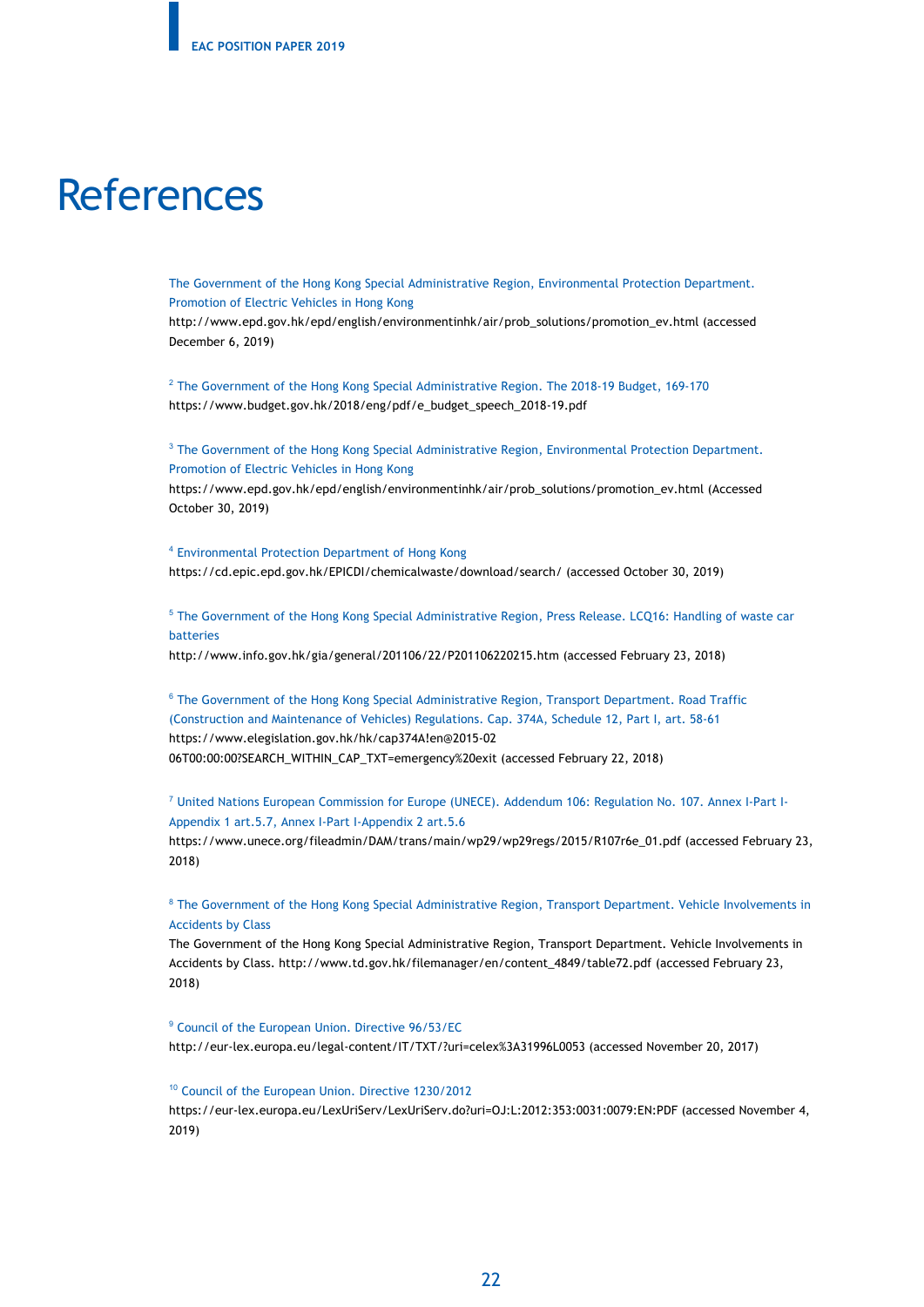<sup>11</sup> Automobile Training Board, Vocational Training Council. 2019 Manpower Survey Report Automobile Industry, p. 2 http://www.vtc.edu.hk/uploads/files/publications/automobile\_training\_board/en/2019%20Manpower%20Survey%2 0Report%20of%20Automobile%20Industry%20(26%20Sep%202019).pdf (accessed December 6, 2019)

 $12$  Automobile Training Board, Vocational Training Council. 2016 Manpower Survey Report Automobile Industry, p. 1 http://www.vtc.edu.hk/uploads/files/publications/automobile\_training\_board/en/ (accessed November 20, 2017)

<sup>13</sup> The Government of the Hong Kong Special Administrative Region. The 2018-19 Budget, 127 https://www.budget.gov.hk/2018/eng/pdf/e\_budget\_speech\_2018-19.pdf (accessed March 24,2018)

<sup>14</sup> The Government of the Hong Kong Special Administrative Region. The Chief Executive's 2017 Policy Address Available at: https://www.policyaddress.gov.hk/2017/eng/pdf/PA2017.pdf (accessed February 12, 2018)

<sup>15</sup> Automobile Training Board, Vocational Training Council. 2016 Manpower Survey Report Automobile Industry, p. 5 http://www.vtc.edu.hk/uploads/files/publications/automobile\_training\_board/en/ (accessed November 20, 2017)

<sup>16</sup> The Government of the Hong Kong Special Administrative Region. Report of the Task Force on Promotion of Vocational Education, p. 70

http://www.edb.gov.hk/attachment/en/edu-system/other-edu-training/vocational-other-eduprogram/Report%20of%20the%20Task%20Force%20on%20Promotion%20of%20Vocational%20Education%20(ENG).pdf. (accessed November 23, 2017)

#### <sup>17</sup> The Government of the Hong Kong Special Administrative Region. Report of the Task Force on Promotion of Vocational Education, p. 70

http://www.edb.gov.hk/attachment/en/edu-system/other-edu-training/vocational-other-eduprogram/Report%20of%20the%20Task%20Force%20on%20Promotion%20of%20Vocational%20Education%20(ENG).pdf. (accessed November 23, 2017).

#### <sup>18</sup> Make it in Germany. Vocational training in Germany - how does it work?

http://www.make-it-in-germany.com/en/for-qualified-professionals/training-learning/training/vocationaltraining-in-germany-how-does-it-work (accessed November 23, 2017)

<sup>19</sup> Baden-Wuerttemberg Cooperative State University https://www.dhbw.de/english/home.html

<sup>20</sup> The Government of the Hong Kong Special Administrative Region. The Chief Executive's 2017 Policy Address Available at: https://www.policyaddress.gov.hk/2017/eng/pdf/PA2017.pdf (accessed October 11, 2017).

<sup>21</sup> PwC. Report of Consultancy Study on Smart City Blueprint for Hong Kong, p.28 https://www.smartcity.gov.hk/report/. (accessed November 9, 2017).

<sup>22</sup> PwC. Report of Consultancy Study on Smart City Blueprint for Hong Kong, p.29 https://www.smartcity.gov.hk/report/. (accessed November 9, 2017).

<sup>23</sup> PwC. Report of Consultancy Study on Smart City Blueprint for Hong Kong, p.29 https://www.smartcity.gov.hk/report/. (accessed November 9, 2017).